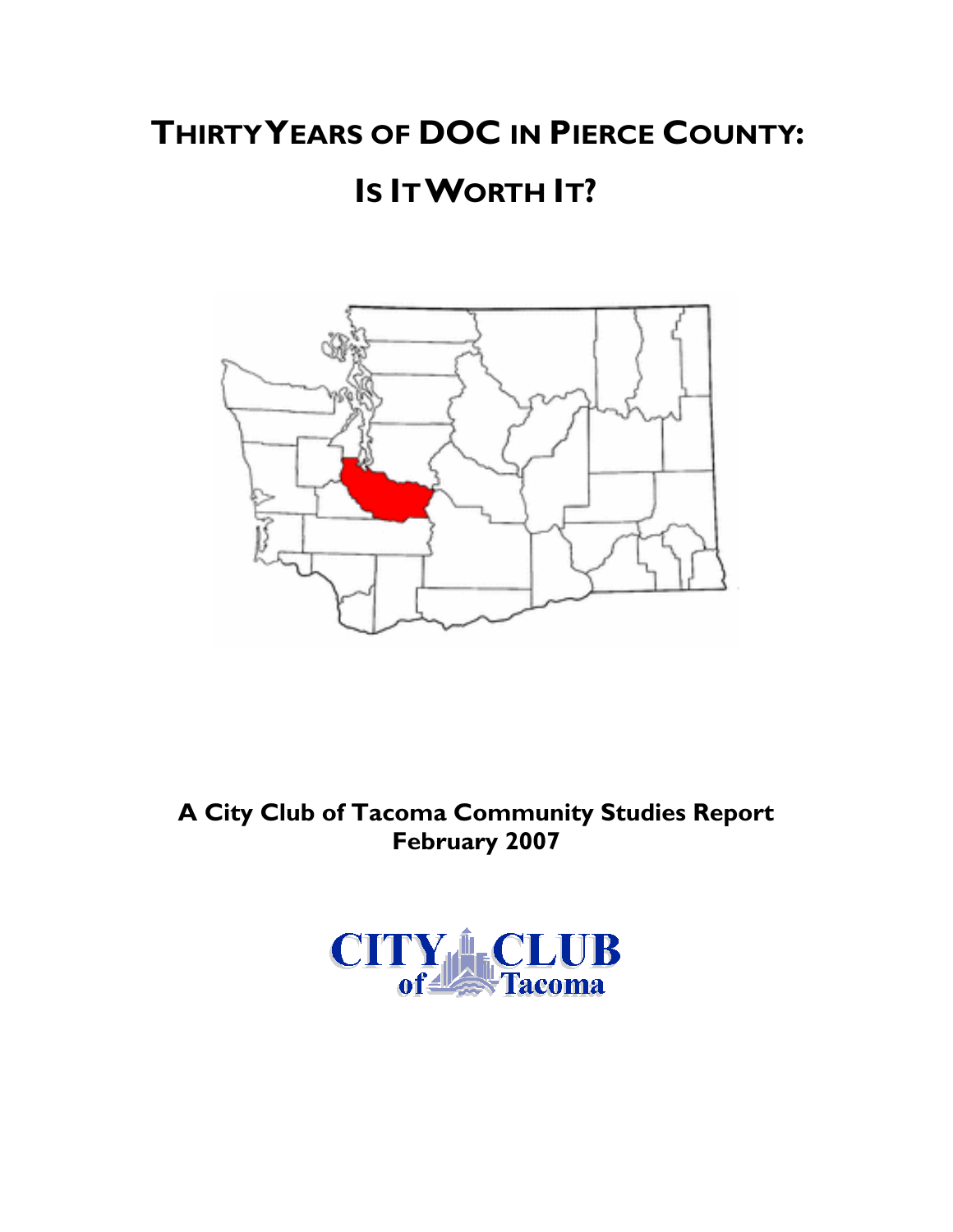#### **Letter of Transmittal**

This report is the latest in City Club of Tacoma's continuing series of community studies on topics of importance to the Tacoma/Pierce County community. The results of the study were discussed at the December luncheon meeting of City Club of Tacoma. The committee now presents this written report to City Club of Tacoma members.

The purpose of the study was to determine the impact of Washington State Department of Corrections (hereafter DOC) policies on offender release and work release programs on Pierce County and whether and how those policies impact the county in comparison with other counties. This topic has been also addressed by others in the community. Both The News Tribune's series of articles by investigative reporter Joseph Turner (October 2006) and the recently published and exhaustive report of the Office of the Pierce County Prosecuting Attorney Gerald Horne and authored by Bertha B. Fitzer, LL. M., Deputy Prosecuting Attorney, characterize Pierce County as DOC's dumping ground for offenders from other counties.

We conclude that Pierce County communities and officials did not initially complain when two state correctional institutions and work release programs were established in the county by DOC. These institutions and programs were considered economic benefits. Work release was originally conceived as a program of rehabilitation for offenders and a cost-effective alternative to incarceration, which provided important pre-release benefits to convicted felons. Pierce County has been a significant participant in statewide work release programs since the 1970s.

Over time, Pierce County's level of participation in the program has exceeded that of most other counties within the state, leading to higher rates of post-incarceration placement within the county. In addition, offenders from other counties serving time in Pierce County correctional institutions remained in Pierce County for community custody supervision by DOC. High numbers of post-incarceration offenders residing in the county result in higher crime and other negative costs.

The report recommends reevaluation of the work release concept, and a "fair sharing" of the work release burden and post-incarceration supervision by other counties within Washington state. We commend our state legislators for their past and current efforts to obtain equitable distribution of work release centers and released felons around the state (currently, House Bill 1733, sponsored by Tacoma legislators Reps. Steve Conway, Steve Kirby, and Jeanne Darneille).

The committee interviewed a wide variety of people—persons involved in the criminal justice system, State of Washington DOC personnel, social workers, and community leaders—for the purpose of gathering information and learning the perspective of the interviewees on the subject presented. In addition, the committee reviewed documents available through governmental agencies and persons interviewed (Appendix A).

The committee met from May 2005 to October 2006. Committee members who participated in the final report are Victoria Hankwitz, Dawn Lucien, and Debbie Winskill. Walter Neary,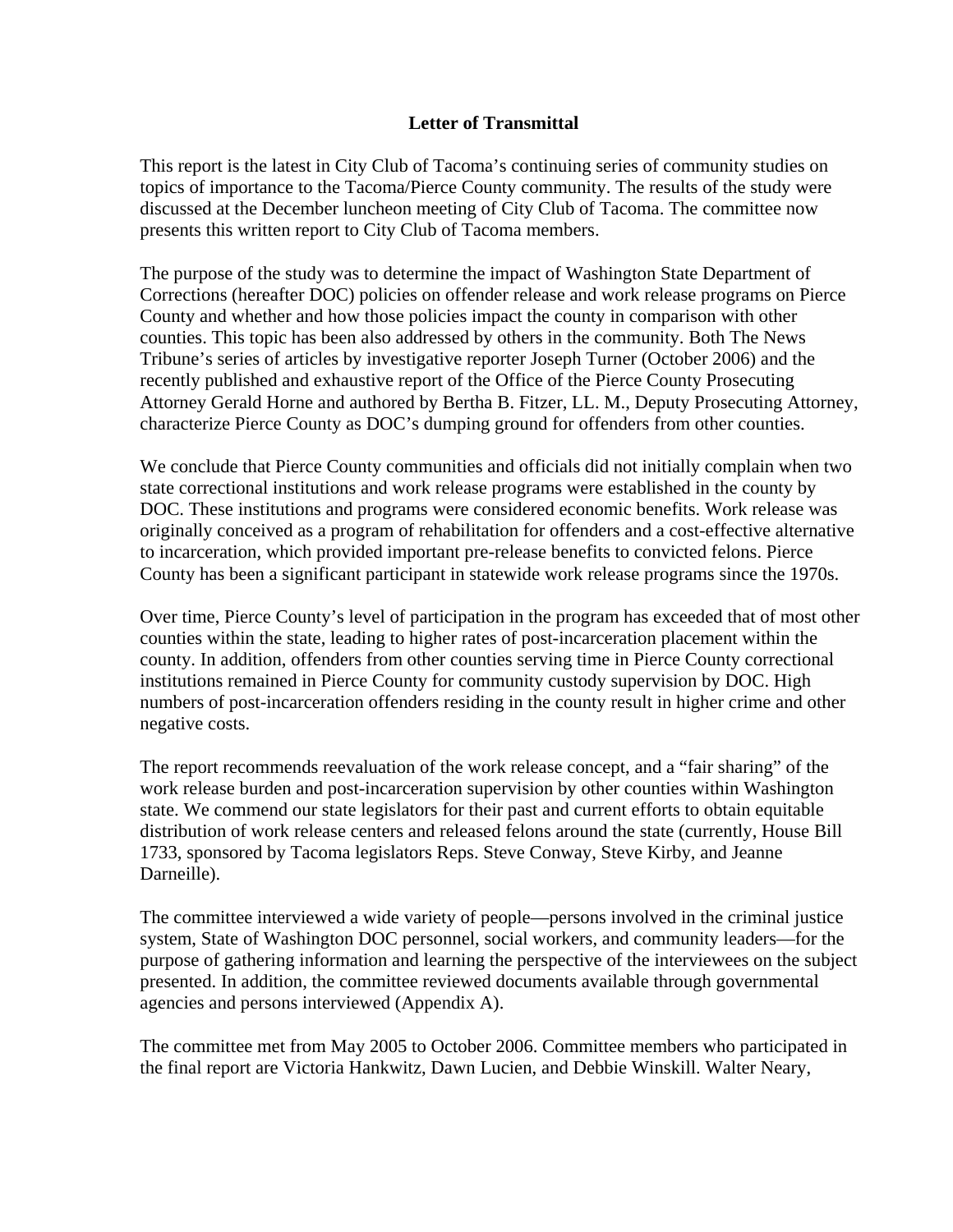current chair of the community studies committee, also helped finalize this report. Nina Rook assisted as copy editor, Ann Gosch as proofreader.

We acknowledge and thank Grantmaker Consultants and Sequoia Foundation for grants to the City Club community studies committee during the course of this study. These funds greatly aid City Club's ability to print and publish the community studies reports.

We acknowledge and thank all of those who contributed to this report.

#### Corinne Dixon, study chair

Christopher Keay, report co-author

February 2007

Committee Participants

Victoria Hankwitz Bill Dickson Barb Hiatt Chris Keay Corinne Dixon Jan Karroll Dawn Lucien Tim Farrell Marshall Macy Debbie Winskill **Iulie Farrington** Wayne Perrault Julie Anderson Joleen Fuson Patricia Tobiason Peter Baker Ben Gilbert El Vandeberg Dave Corbett Sharon Golightly, chair William Waters

© 2007 City Club of Tacoma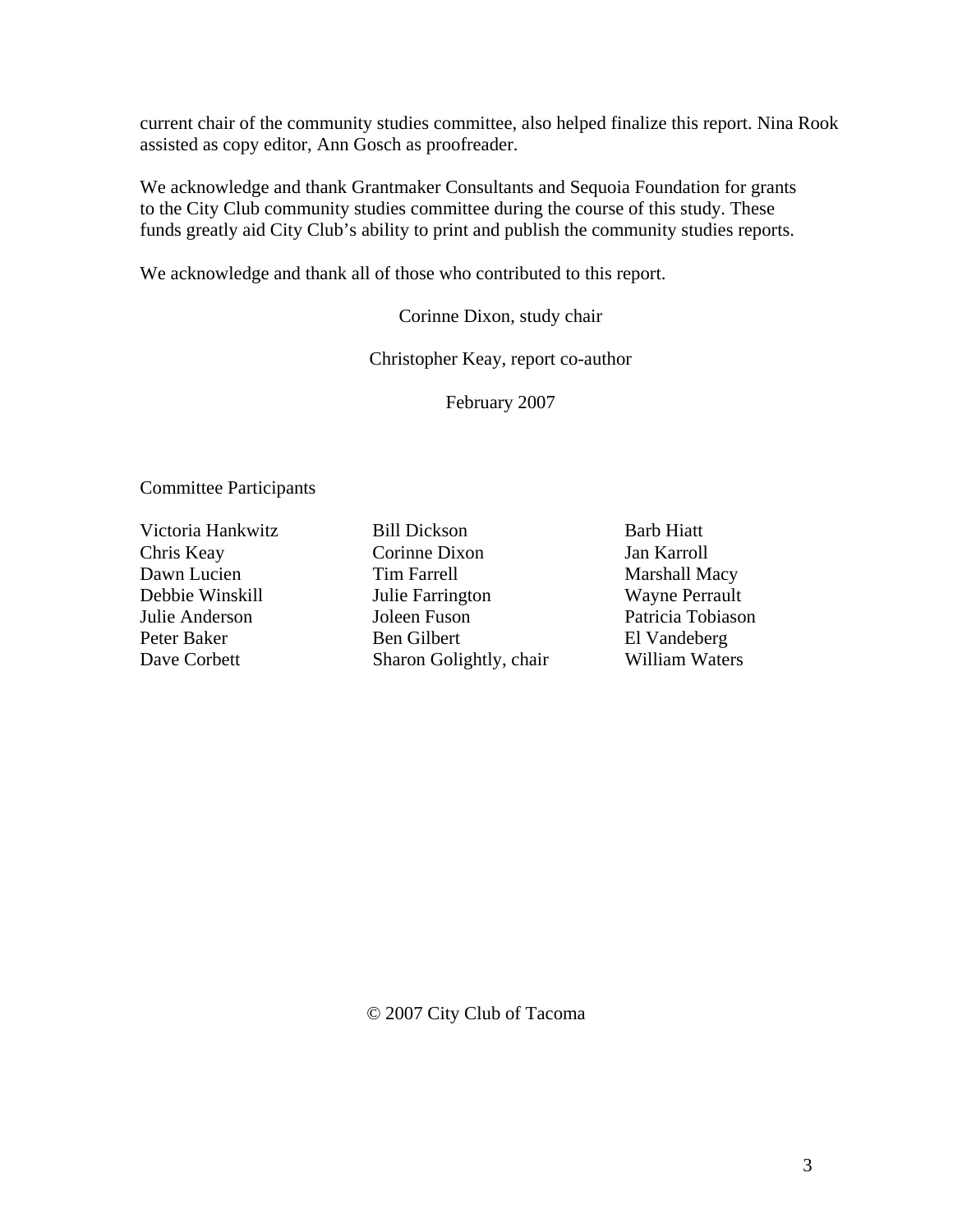## **Thirty Years of DOC in Pierce County: Is It Worth It?**

#### **Purpose of the Study**

The purpose of the study is to determine the impact of Washington State Department of Corrections (hereafter DOC) policies on offender release and work release programs on Pierce County and whether and how those policies impact the county in comparison with other counties.

#### **Scope of Study**

The committee interviewed a wide variety of people, including persons involved in the criminal justice system, State of Washington DOC personnel, social workers, and community leaders. Interviews were conducted with the sole purpose of gathering information and learning the perspective of the interviewees on the subject presented. In addition, the committee reviewed documents available through governmental agencies and persons interviewed (Appendix A). The committee met from May 2005 to October 2006.

#### **Why We Punish**

Work release participants are typically nearing the end of their criminal sentence. Their participation in work release is viewed as a part of the fulfillment of their criminal sentence. Other felony offenders residing in Pierce County are released here for community custody after incarceration or are released directly into the county from the Pierce County Jail or Pierce County Superior Courts.

To put the concept of work release and community custody into perspective, it is important to understand some of the reasons we punish, and some of the goals society seeks to achieve through punishing criminal behavior. Historically, societies punish criminal behavior for a variety of reasons. The four most common and well-accepted reasons for punishment are:

- 1. Incapacitation. We want to incapacitate, or physically separate convicted offenders from society, thereby protecting the public from their further criminal acts.
- 2. Deterrence. Deterrence involves imposing costs and consequences for criminal behavior and also serves to caution others who may be considering criminal acts. If the benefit of a certain criminal act is outweighed by the cost or consequence, a rational person will avoid the criminal act.
- 3. Moral Education. Punishment may include the opportunity for society to change the outlook and future behavior of a criminal offender by education, counseling, and conditioning of conscience.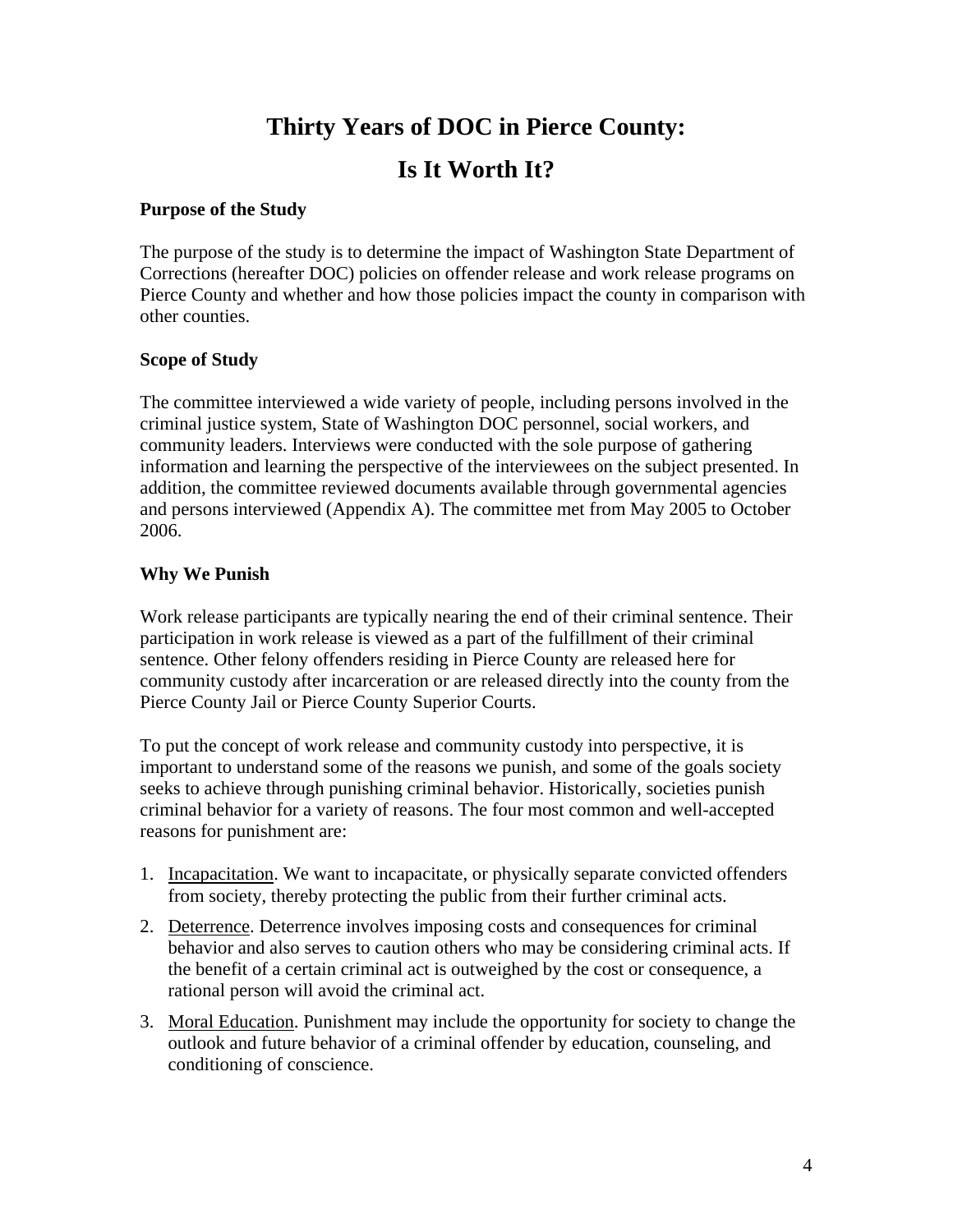4. Retribution. Punishment should exact from the offender a degree of suffering that matches the offense. This is perhaps the oldest theory of punishment.

Modern societies draw on the above rationales in defining the goals of punishment. The emphasis may lean more heavily on one theory and yet incorporate elements of another. In fact, punishment likely incorporates all four rationales set forth above, with emphasis on one or more aspects.

In general, punishment theory incorporates one of two views of human nature. The first view of human nature is best expressed by the writings of Thomas Hobbes that describe man as a self-seeking rational calculator, while the second view, expressed by Jean Jacques Rousseau, describes humans as naturally good.

Hobbes would emphasize retribution and deterrence as a basis for punishment. Since human nature is not good, but instead self-focused, rational, and calculating, the costs of criminal behavior must be real so that deterrence can work.

Criminologists drawing on Rousseau's view of human nature would focus on rehabilitation (moral education) and would be sympathetic to excuses based on societal factors. Since man is essentially good, it is society and its conventions that must be examined, adjusted, and understood to identify and eliminate environmental factors that cause individuals to commit criminal acts. $<sup>1</sup>$  $<sup>1</sup>$  $<sup>1</sup>$ </sup>

Having considered some of the reasons we punish, and the assumption underlying those reasons, we now turn our attention to the subject of work release, especially as we have experienced that program in Pierce County, and to the release of other offenders into our community.

In the 1960s and 1970s there was a belief in the possibility of rehabilitation of offenders. Penitentiaries and prisons were relabeled "correctional centers." Laws were passed to allow release from prison to work in the community or to be supervised in the community by DOC case workers. In the 1980s, the legislature attempted to standardize sentencing so that offenders committing the same offenses and with similar criminal histories would be treated similarly. In the 1990s, fed up with repetitive lawbreakers, the legislature passed "Three Strikes You're Out" laws for violent crimes. In 2002, drug laws were changed to acknowledge drug addiction as requiring treatment, monitored by drug courts. Despite the changes of laws and attempts to deter crime, seek retribution for crime or rehabilitate the offender, numbers of offenders increase.

In the 1960s and 1970s, the rehabilitation model was ascendant and this history is important to an understanding of DOC in Pierce County. During this time in Pierce County, correctional institutions were welcomed along with a work release program, based on the belief that offenders would be rehabilitated.

<span id="page-4-0"></span><sup>1</sup> See generally *Crime, Human Nature and Society*, Wilson & Herrnstein, pages 492-529 (1985).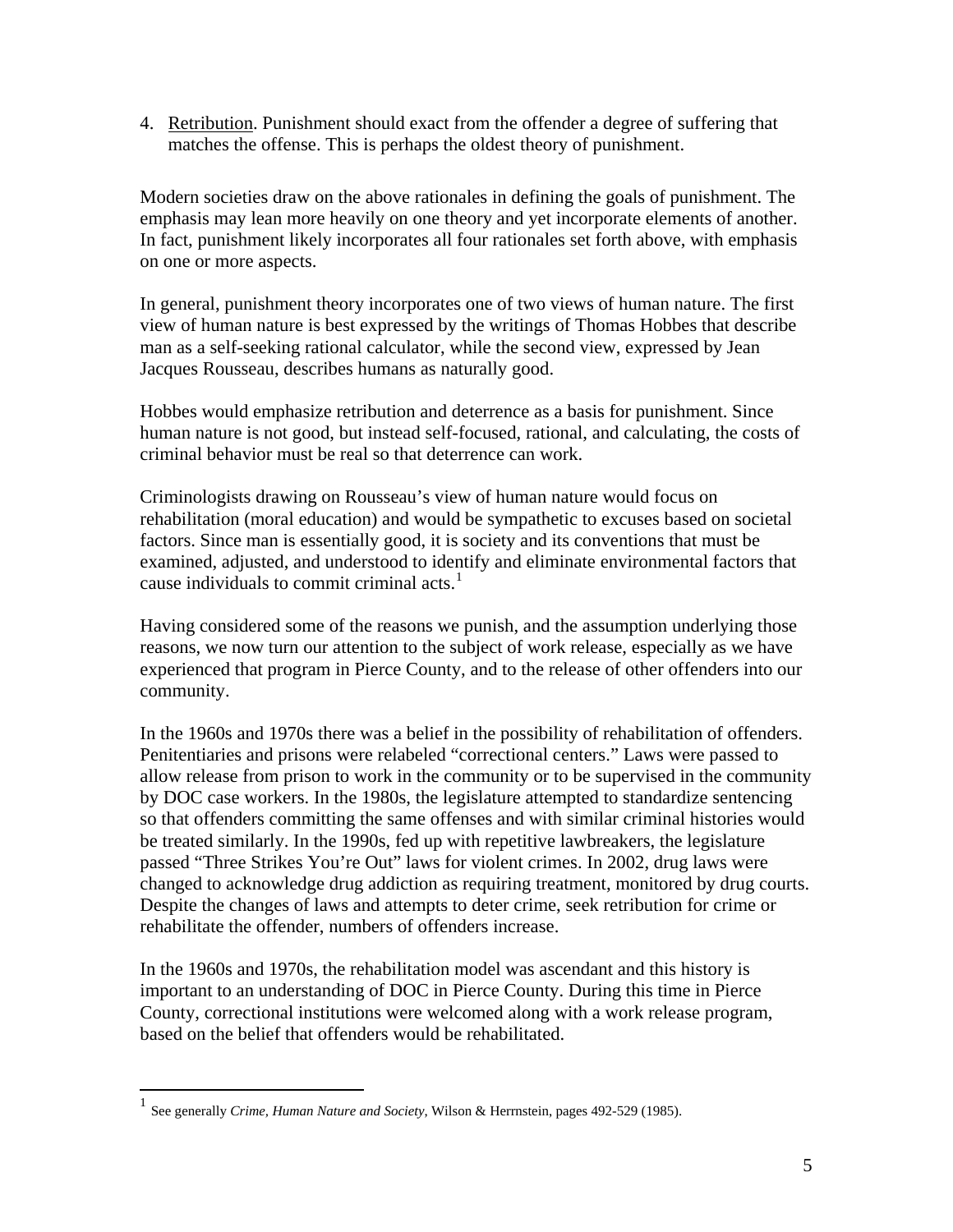#### **Current Operations of DOC in the State of Washington and Pierce County**

**Department of Corrections.** DOC is responsible for management of all felony offenders in the State of Washington. Felony offenders are those convicted in Superior Court of a crime that carries a sentence of incarceration greater than one year. Increases in DOC's offender population and budget are directly attributed to increases in the number of sentences. Sentences are determined by state law.<sup>[2](#page-5-0)</sup>

A person convicted of a felony receives a sentence that includes one of the following sentencing combinations: community supervision, jail time and community supervision, or prison time. DOC manages part or all of these sentencing conditions. DOC also supervises offenders convicted in Superior Court whose cases have been pled down from a felony to a misdemeanor. According to a recent DOC report, about 20–22 percent of felony sentences were for violent crimes, or crimes against a person such as assault or a sex crime. Thirty-four percent of sentences were for drug offenses and the remaining 44 percent of sentences were for property crimes such as burglary or motor vehicle theft.<sup>[3](#page-5-1)</sup>

The mission statement of DOC states that the "DOC in collaboration with its criminal justice partners, victims, citizens, and other stakeholders will enhance community safety by holding offenders accountable through the administration of criminal sanctions and effective correctional programs."

In 1999 the Washington State Legislature passed the Offender Accountability Act (OAA). This enactment governs how the state provides community supervision to adult felony offenders. Under the Act, DOC is required to (1) classify felony offenders (a) according to their risk for future offense, and (b) amount of harm the offender caused society in the past; (2) allocate more staff and rehabilitative resources to highclassification offenders; and (3) spend correspondingly fewer dollars on lower-classified offenders.

**Relationship of OAA and DOC.** The OAA expanded DOC's authority to establish and modify conditions of supervision and to sanction violators, allowing staff discretion in determining the period of supervision. DOC staff works with local law enforcement

1

<span id="page-5-0"></span> $2^2$  The Sentencing Reform Act of 1981 specifically defines the amount of time to be served based on a standard grid that is based on seriousness of current offense and number of prior convictions. SRA ensures that offenders found guilty of similar crimes and that have similar criminal histories will be given the same amount of incarceration time. In the 1990s, two citizen initiatives altered offender sentencing; "Hard Time for Armed Crime" (Initiative 159) and "Three Strikes You're Out" (Initiative 593) significantly increased amount of time in prison for specific crimes and will create an older population resulting in greater demand for health care services. In 2002 the legislature changed sentencing for drug offenses; changes in the law reflect the need to provide means other than prison for addressing drug offenders and substance abuse. The reduction in the offender population for drug offenses is thought to decrease demand for correctional facilities in the future. Savings provided through changes in length of sentence will support local drug treatment programs, specifically drug courts. 3

<span id="page-5-1"></span><sup>&</sup>lt;sup>3</sup> DOC Overview Fiscal Years 2003-2009. Almost 60 percent of all felonies are in the five largest counties (Pierce County 19.7 percent; King County 21.2 percent; Snohomish County 6.6 percent; Clark County 6.4 percent, and Spokane 5.4 percent). All other counties account for 40.8 percent. www. DOC.wa.gov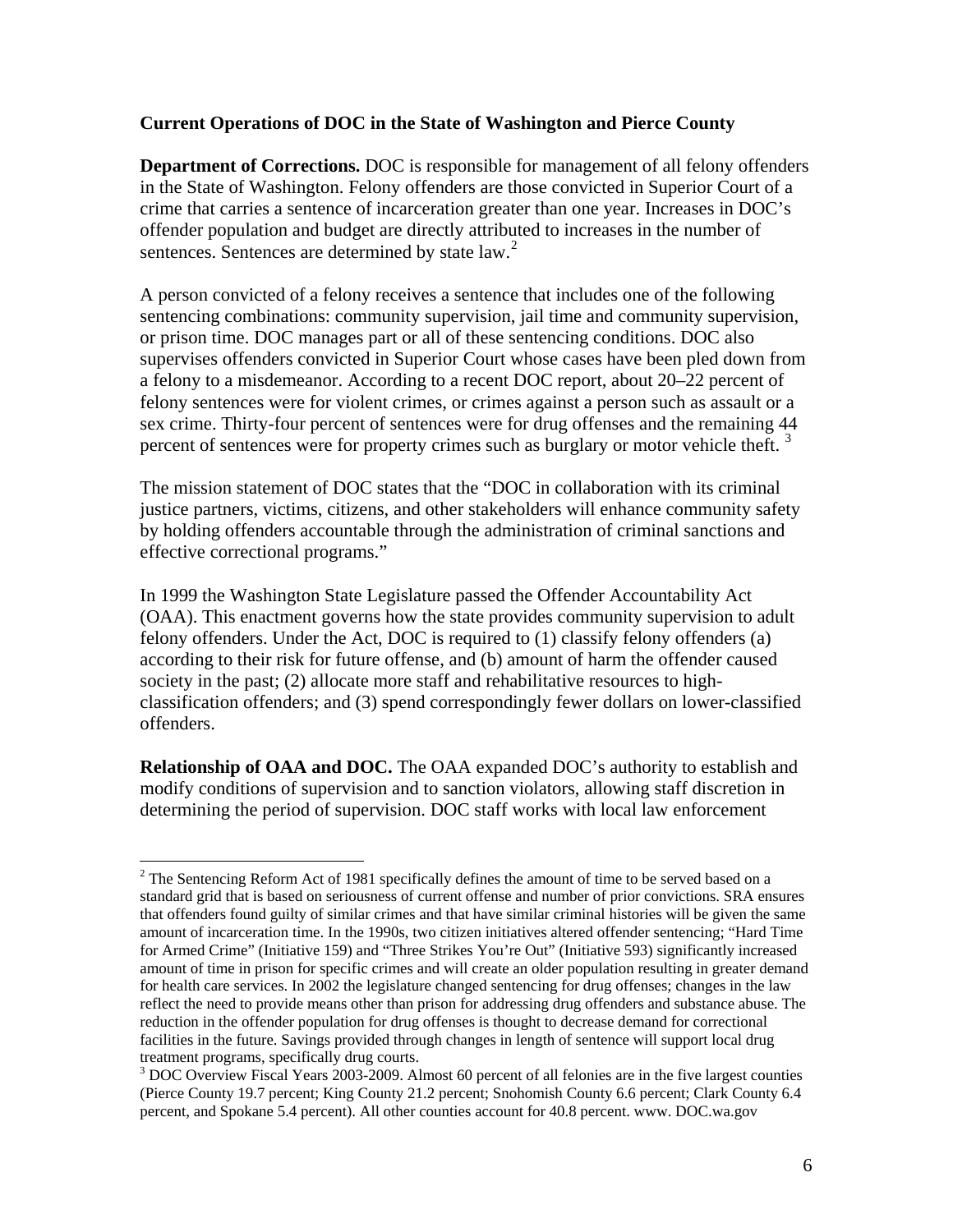agencies, community leaders and groups, crime victims, and businesses in those areas where community risk is greatest.

**Classification of Offenders.** Offenders are classified by four levels called Risk Management Identification (RMI) Criteria with RM-A, the highest, RM-B, RM-C, and RM-D, the lowest. The criteria for each risk management level are found in Appendix B.

**Allocation of DOC Costs and Expenses by Offender Category.** According to a report by the Washington State Institute for Public Policy, [www.wsipp.wa.gov,](http://www.wsipp.wa.gov/) July 2005, entitled "Washington's Offender Accountability Act: A First Look at Outcomes," the following are estimated annual costs per offender (by RMI) placed on community supervision. These costs are expended at the discretion of DOC in accordance with the legislative directive to allocate more community-based resources to higher-risk offenders:

RM-A & RM-B: \$5,500.00 RM-C: \$1,249.00 RM-D: \$ 505.00

**Allocation of Supervision Hours Budgeted by Category of Offender.** Hours of supervision per offender per month by RMI Level are as follows:

| $RM-A$ : | 9.2 hours/month |
|----------|-----------------|
| $RM-B$ : | 7.6 hours/month |
| $RM-C$ : | 5.4 hours/month |
| $RM-D:$  | 1.6 hours/month |

The expenditures of these DOC resources in Pierce County represent DOC funds spent primarily for these high-risk offenders released to the community, rather than those offenders in work release programs, serving time in the Pierce County Jail, released from Pierce County Jail or on probation, so long as these offenders are in lower-risk categories.

**DOC Annual Spending in Pierce County.** The committee addressed specific questions to DOC: (1) how much money was spent in Pierce County, (2) where DOC dollars are spent, (3) how much is spent in Snohomish County, and (4) how are funds allocated among jail beds, contracts to community residential providers, supervision, and treatment.

DOC responded that the DOC does not budget down to the county level. But DOC was able to estimate the allotments based on the number of positions in Pierce County and the specific releases and contracts in Pierce County. The gross dollar amounts for two years (the current biennium) for Pierce and Snohomish counties follow: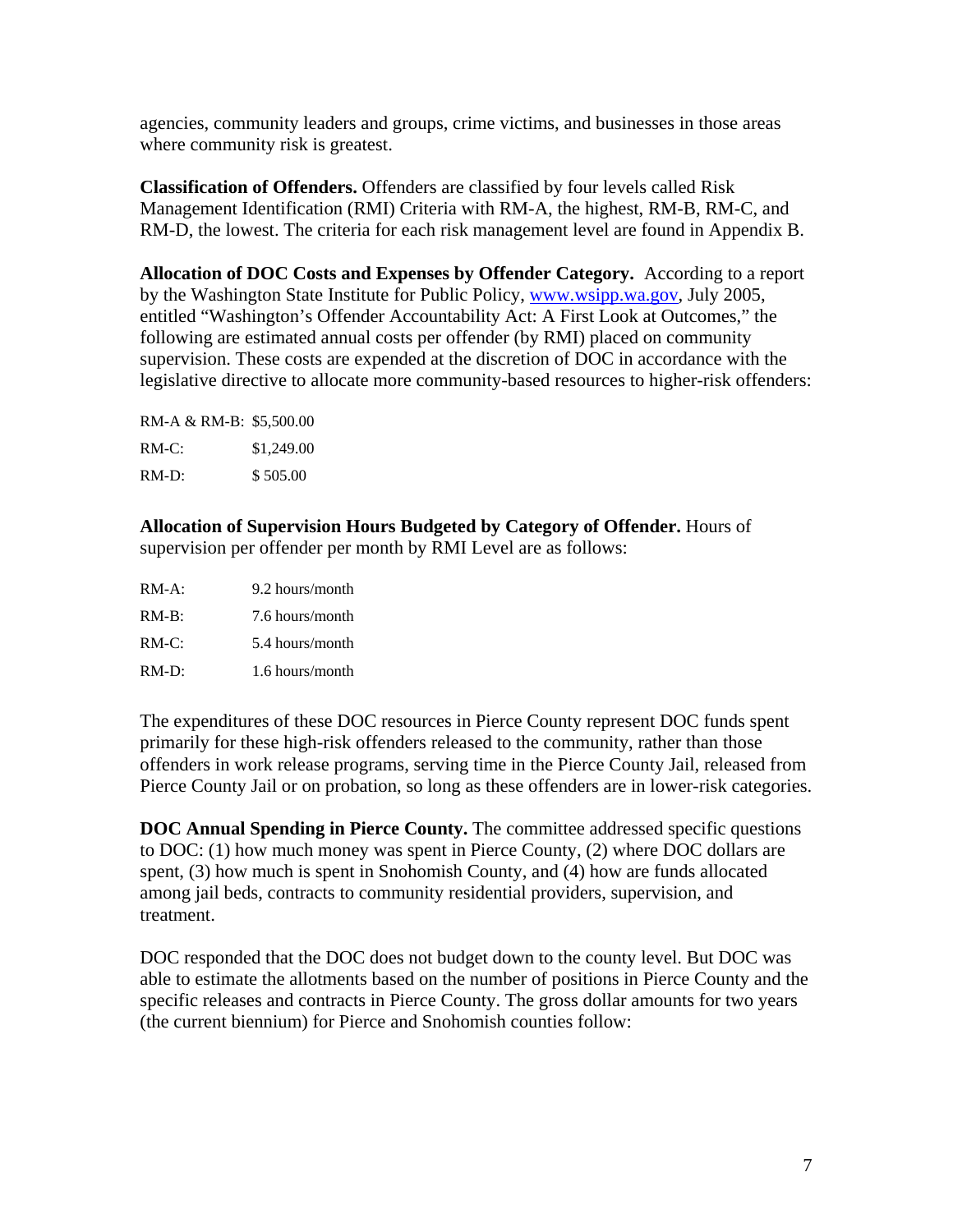| County       | FTE.<br>Estimate | Salaries & Benefits |     | Goods & Services |     | Leases | Total                       |
|--------------|------------------|---------------------|-----|------------------|-----|--------|-----------------------------|
| Pierce       | 223              | \$24,768,132        | 86% | \$1,585,770      | .5% |        | \$2,452,098 9% \$28,806,000 |
| Snohomish 86 |                  | \$9,536,834         | 85% | \$700.586        | 6%  |        | \$1,038,668 9% \$11,276,089 |

The News Tribune (hereafter TNT) noted in its recent article, "Pierce County: Dumping Ground" by investigative reporter Joseph Turner, that "the prison industry and related facilities account for 5,000 jobs and nearly \$300 million in annual spending in Pierce County."<sup>[4](#page-7-0)</sup>

#### **Work Release Program[5](#page-7-1)**

Work release is a program for those offenders deemed qualified to work in the community while completing their term of incarceration. It is less expensive for DOC to house inmates in a work release program than in prison. Supporters of the work release system believe the program assists an offender's transition back into the community and enhances long-term prospects of reintegration into society. DOC's position on work release was outlined in an op-ed article by Anne Fiala of DOC in the TNT on September 24, 2006; a copy of this opinion is found in Appendix C.

**Progress House.** Progress House is a work release facility located in Pierce County. It was established in the 1970s through the use of  $CETA<sup>6</sup>$  $CETA<sup>6</sup>$  $CETA<sup>6</sup>$  grants by the Rev. Leo Brown in Tacoma, with approval of Pierce County commissioners. Progress House has capacity for 69 males and 6 females**.** 

**Rap House and Lincoln Park Work Release.** Two other, smaller work release centers in Tacoma are designed to assist developmentally disabled offenders (Rap House) and mentally ill offenders (Lincoln Park). These facilities house offenders from counties throughout the State of Washington. The program is operated by DOC in partnership with a private rehabilitative corporation. Rap House has 20 beds and Lincoln Park has 30 beds.

**Recidivism.** In general, recidivism means reconviction for a new offense or violation of a term of sentence.

During the course of our study, we encountered different meanings of the word *recidivism*. For example, the term *recidivism* is defined as "a return to prison within five years" according to a DOC-commissioned report by Lachman and Associates to study the

 4 October 23, 2006, Appendix C (TNT articles used with permission)

<span id="page-7-1"></span><span id="page-7-0"></span><sup>&</sup>lt;sup>5</sup> DOC defines *work release* as "a supervisory program imposed on an offender who has been conditionally released from total confinement in an institution or on a parolee or probationer in need of increased supervision. Certain felons convicted after implementation of the Sentencing Reform Act may serve their term of partial confinement in a DOC work release facility. The program allows residents to work or attend educational programs during the day and be confined in the work release facility at night." www.doc.wa.gov

<span id="page-7-2"></span> $<sup>6</sup>$  A federal program designed to aid urban renewal and economic development in the 1970s</sup>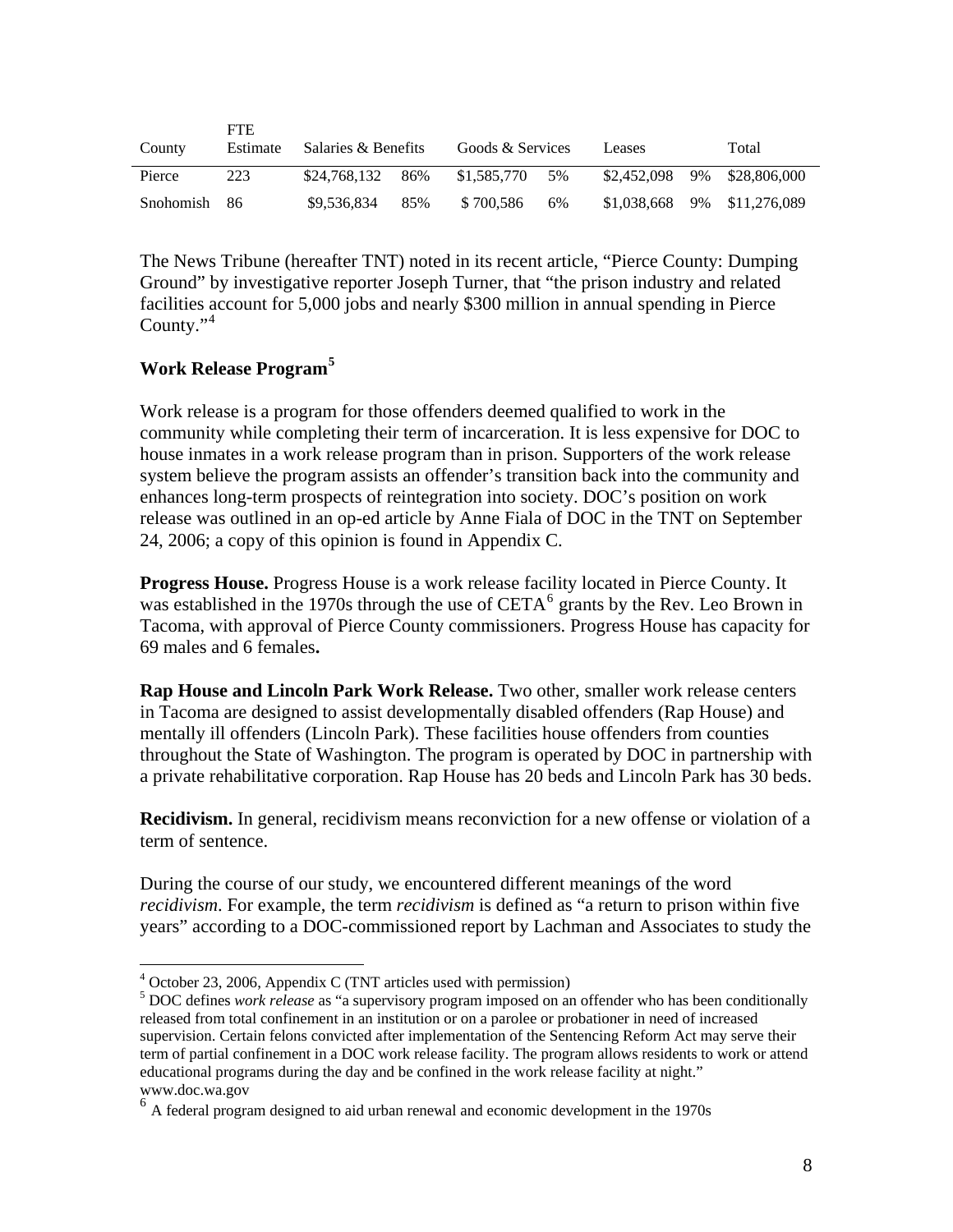impact of work release in Pierce County from 1993 to 1997. According to that definition, Lachman found a 33 percent recidivism rate for work release participants in Pierce County and a 33 percent recidivism rate for offenders released directly from prison.

When recidivism means "commission of a new felony within five years," Lachman found that those offenders released directly from prison had a 43 percent recidivism rate or felony conviction within five years, *while those released from Pierce County work release had a 48 percent recidivism rate or felony conviction within five years of release.[7](#page-8-0)* In response to the Lachman statistics, Progress House personnel state that the higher rates of recidivism reported in the past demonstrate closer monitoring of violators in work release programs.

The Pierce County Prosecuting Attorney's office surveyed 75 Progress House Work Release participants from February 9, 2005, through the end of 2006. At least 40, or 53 percent, of those offenders had been rearrested in Pierce County. In January 2007, 29 percent, or 22 offenders, were convicted of one or more new felonies. Three others have had convictions for misdemeanors involving driving with revoked licenses. Pierce County has filed felony charges that are now pending against an additional four offenders.[8](#page-8-1) These findings include arrests, pending charges, and misdemeanor convictions, as well as felony convictions, and present a broad view of the negative effect and cost of repeat offenders in the community.

A report on work release in Washington published 10 years ago demonstrated that work release programs did not reduce offender recidivism in the State of Washington.<sup>[9](#page-8-2)</sup> The study was based on re-arrest of offenders within 10 months of release.

**Location of Work Release Programs Throughout Washington State.** We find that local resistance to placement of work release facilities in communities across the state is a common problem for DOC. Local government officials often revisit the issue of establishment and location of work release facilities in their communities. DOC will site work release centers where they can, subject to certain restrictions, if the community insists on those restrictions. Historically, DOC and local communities negotiated terms for location of work release facilities within a community. For example, Clark County agreed to site a work release program at the county jail, thereby affording much more control over program participants.

Snohomish County currently has no work release program, in large part due to local resistance. Public involvement can affect the terms and conditions of work release programs. For example, as a result of community and local governmental concern in Pierce County and Tacoma, in February 2005 DOC agreed to restrict participation in the

<span id="page-8-0"></span><sup>7</sup> Lachman & Laing Consulting, *DOC Releases in Pierce County: Comparison of County of Convictions*  and County of Release, December 2003, Table 38, p. 48.

<span id="page-8-2"></span><span id="page-8-1"></span>Fitzer, LL.M, Bertha B., Deputy Prosecuting Attorney, *Washington State Department of Correction Policies and Pierce County's High Crime Rate,* Offices of Gerald A. Horne, Pierce County Prosecuting Attorney (February 2007), pp. 100-101. This report is an exhaustive study and recommended reading. <sup>9</sup> Turner, Susan, and Joan Petersilia. 1996. "Work Release in Washington: Effects on Recidivism and Corrections Costs," *Prison Journal* 76 (2):138:164. See abstract, Appendix D.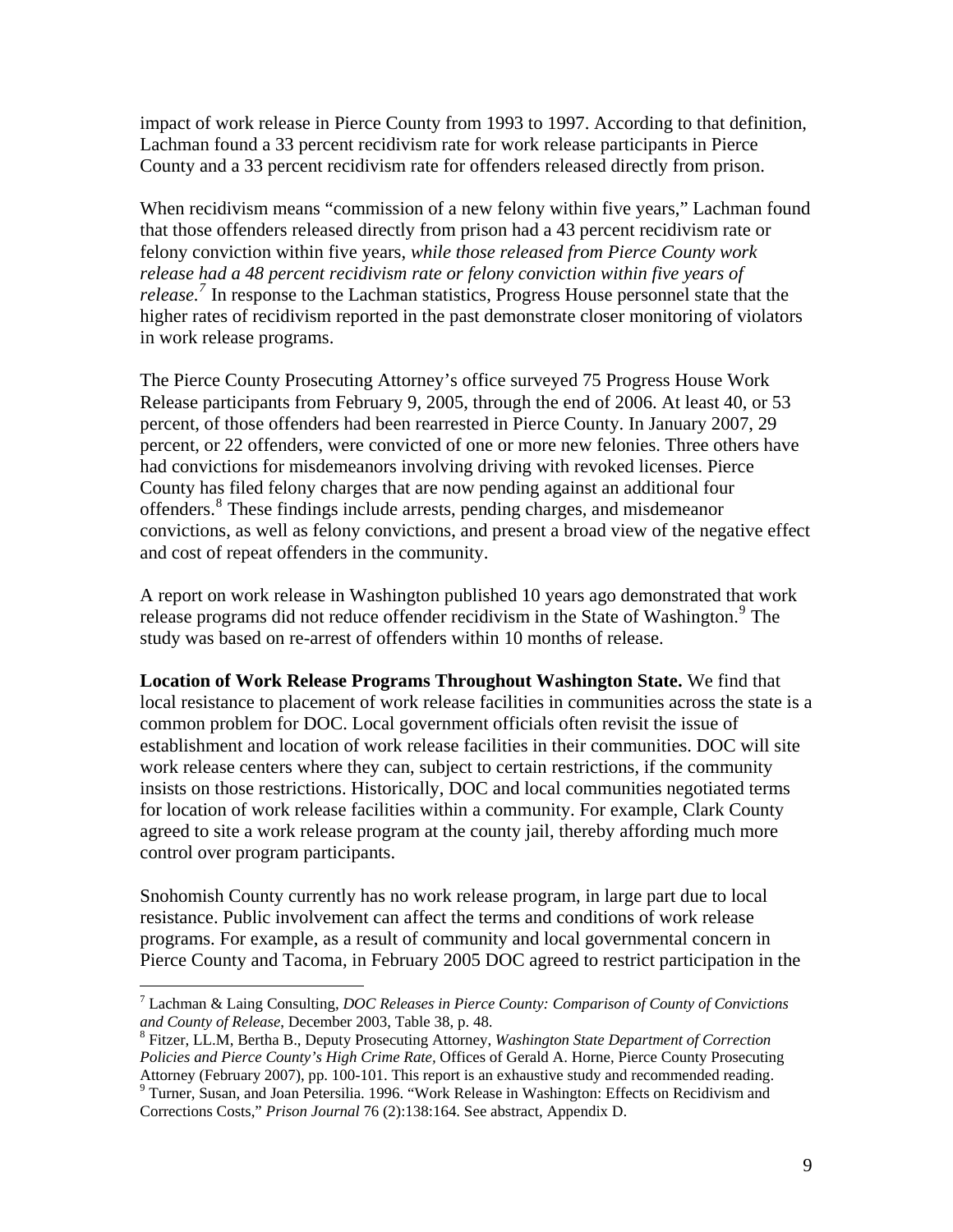work release program at Progress House only to those individuals with significant contacts in Pierce County (Appendix E). In addition, Kitsap County and DOC agreed that only offenders committing crimes on the Peninsula will be admitted to Kitsap County work release programs. Currently, Lakewood City Council has adopted an ordinance restricting the location of future DOC facilities. The ordinance is being appealed by DOC.

The following table from the Lachman report reflects the location of work release facilities in each of the four largest counties in Washington State.<sup>[10](#page-9-0)</sup>

| County    | Work Release Beds | % of Work Release Beds | % of State Population |
|-----------|-------------------|------------------------|-----------------------|
| King      | 241               | 26%                    | 29%                   |
| Pierce    | 125               | 15%                    | 12%                   |
| Snohomish |                   | 0%                     | 10%                   |
| Spokane   | 135               | 13%                    | 7%                    |

The DOC publishes tables of statistics about offenders on its website. According to a table entitled "Resident Offenders Within Facilities and Work Release County of Conviction as of September 30, 2005,"<sup>[11](#page-9-1)</sup> the offenders in work release with convictions in each of the four largest counties numbered as follows:

| County of<br>Conviction | <b>Offenders in Work Release</b><br>Statewide | Work Release Beds in County |
|-------------------------|-----------------------------------------------|-----------------------------|
| King                    | 133                                           | 241                         |
| Pierce                  | 97                                            | 125                         |
| Snohomish               | 46                                            | $\Omega$                    |
| Spokane                 | 56                                            | 135                         |

All 46 of Snohomish County's offenders are placed in work release programs in other counties.

**Economics of Work Release.** Currently the average cost of incarceration per prison bed (security, operation and staffing of physical plant, room, board) is \$27,000 per year. The costs per offender bed per year at McNeil Island (\$34,950) and Purdy (\$37,837) are the highest cost per offender bed per year of all Washington correctional institutions. See Appendix F. The average cost of work release is \$21,000 (annualized cost) per year, for a work release bed. A small part of the cost difference is attributable to reimbursement of

 $10$  Lachman, pp. 21 and 37

<span id="page-9-1"></span><span id="page-9-0"></span> $11 \frac{\text{www.DOC.wa.gov}}{\text{www.DOC.wa.gov}}$ ; "Facility Report, Offender Characteristics, Population Movement and Custody Fiscal Year 2006, as of September 30, 2005." Prepared by Budget Resource Management. Table 2F Appendix G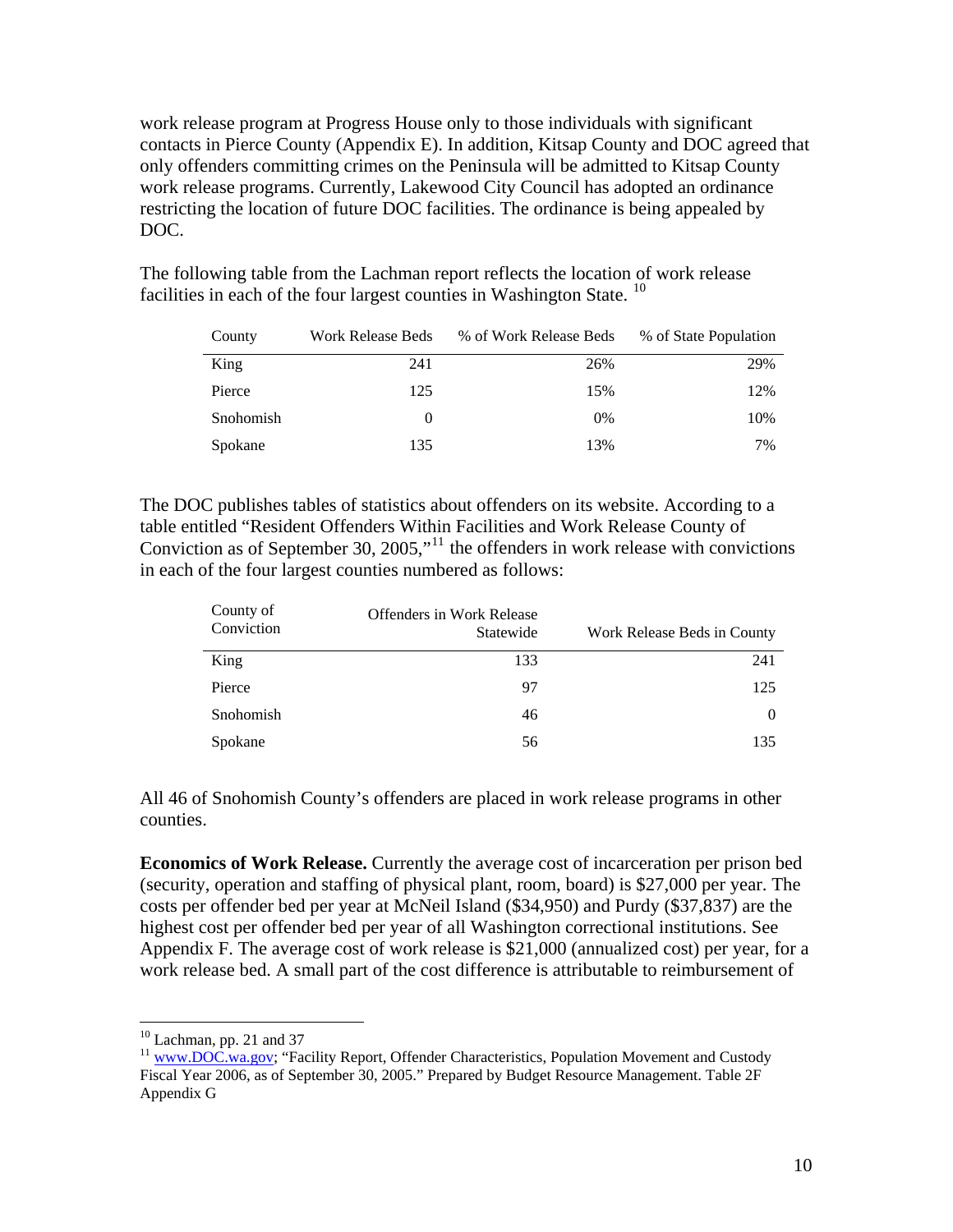room and board by work release participants.<sup>[12](#page-10-0)</sup> If Pierce County has 125 work release beds, at \$21,000/bed/year, the total amount paid to private work release providers is \$2,625,000 per year for those work release beds.

#### **Community Mental Health and Social Services Assist DOC in Work Release Programs.** In its brochures and on the Internet, DOC describes the work release programs in Pierce County. At all three programs, local community social and mental health services are engaged and receive economic benefit by providing services to work release offenders.

At Progress House, "*Community corrections officers work with residents to engage community services appropriate to individual and criminogenic needs*" (italics added). In-house programs at Progress House consist of chemical dependency treatment, Alcoholics Anonymous, Narcotics Anonymous, Moral Reconation Therapy, and religious services. See Appendix H.

At Rap House and Lincoln Park work release programs, "work release offenders are expected to participate in one therapy group per week within their respective facility. These mental health groups are facilitated by community professionals. A therapist is available for limited individual counseling. *The supervising corrections officer may also link residents with appropriate community counseling services."* In addition to mental health counseling services, Rap House and Lincoln Park both "utilize community resources that include the Division of Vocational Rehabilitation, Division of Mental Health, Tacoma Community House Urban League, Corrections Clearinghouse, and others." If residents are unable to participate in employment or training because they are disabled, the program will "*facilitate further community care placement such as congregate care facilities"* (italics added). See Appendix I.

#### **Offenders Released to Pierce County**

 $\overline{a}$ 

**Offenders Released to Pierce County Directly from Correctional Institutions.** The statistics that follow reflect the numbers of offenders released into Pierce County directly from prison during Fiscal Year 2006, as compared with the three other largest counties by population. The *italicized* columns have been added for ease of comparison.<sup>[13](#page-10-1)</sup>

<span id="page-10-0"></span> $12$  Net wages from the seven King and Pierce county work releases during fiscal year 2005 was \$1.8 million. Estimated net wages for Progress House are \$481,000 and out of that amount DOC recovered \$230,000. Source: DOC. Pierce County has 125 work release beds; each bed produces about \$1,840.00

<span id="page-10-1"></span><sup>&</sup>lt;sup>13</sup> www. DOC.wa.gov. Budget Resource Management, "Fiscal Year 2006 Releases." Appendix J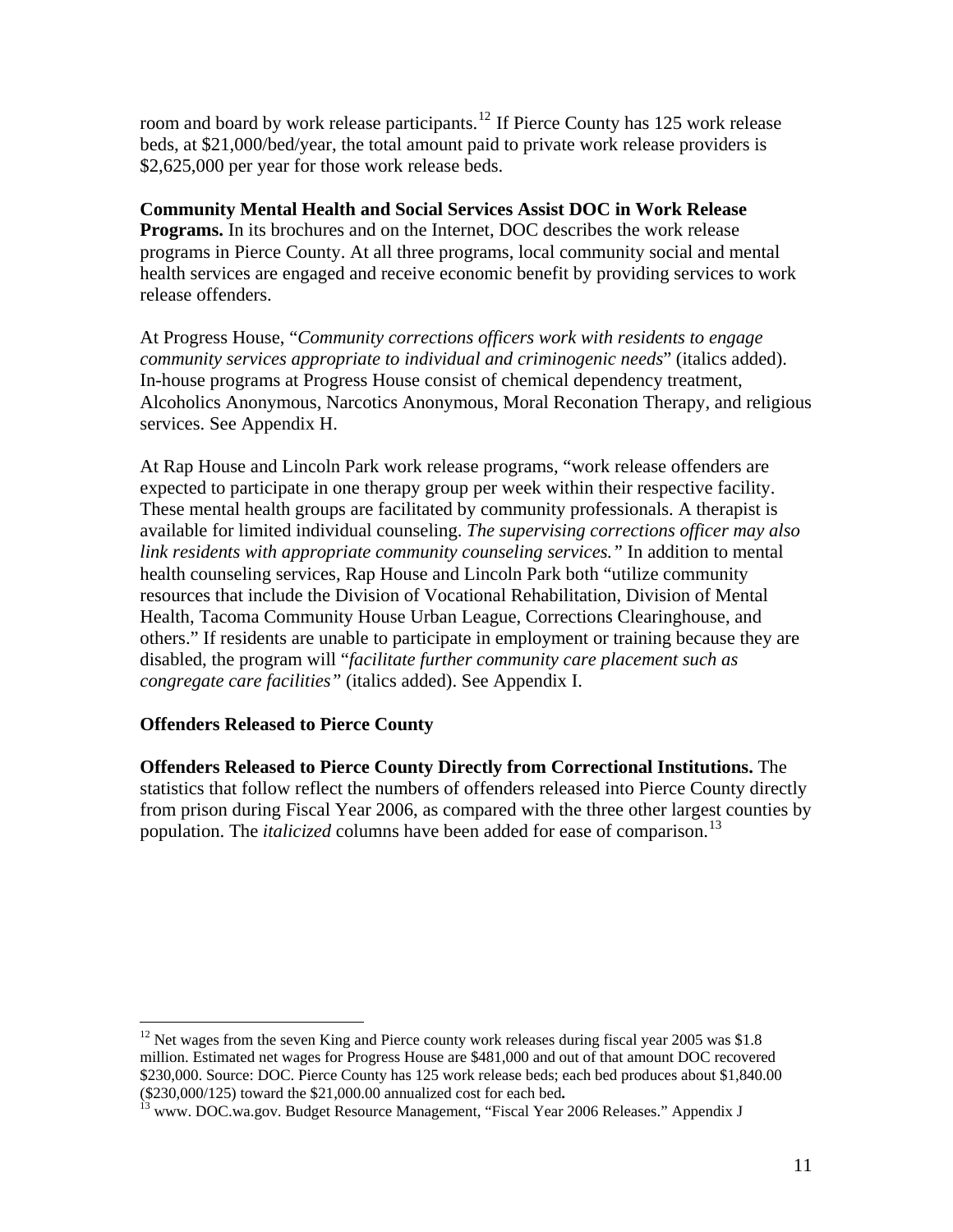| Released to this<br>county July 1, 2005<br>through June 30,<br>2006 | Released from<br>sentence:<br>completion of<br>prison sentence | Released from<br>service of time due<br>to violation of<br>conditions | <b>Total FY</b><br>2006 | $%$ of all<br>releases | % of state<br>population $^{14}$<br>(2005)<br>estimated) |
|---------------------------------------------------------------------|----------------------------------------------------------------|-----------------------------------------------------------------------|-------------------------|------------------------|----------------------------------------------------------|
| King                                                                | 2125                                                           | 4487                                                                  | 6612                    | 28%                    | 29%                                                      |
| Pierce                                                              | 1317                                                           | 1683                                                                  | 3000                    | 13%                    | $12\%$                                                   |
| Snohomish                                                           | 548                                                            | 768                                                                   | 1316                    | 6%                     | $10\%$                                                   |
| Spokane                                                             | 831                                                            | 1315                                                                  | 2146                    | 9%                     | $7\%$                                                    |
| WA total                                                            | 9135                                                           | 14384                                                                 | 23519                   | $100\%$                | $100\%$                                                  |

Based on DOC statistics, offenders released directly from prison to Pierce County during a 12-month period totaled 3,000. Many of these offenders are released to community custody and DOC supervision. These individuals are in addition to work release participants and offenders who may be released to DOC community supervision directly from Superior Court. Frequently the conditions of release include various types of counseling to be provided by the community. Over the years, the community service providers have received a substantial economic benefit.

**Offenders Released to Pierce County Directly from Superior Court.** In addition to offenders released from prison sentences to community supervision with conditions imposed, Pierce County has significantly high numbers of individuals, per capita, sentenced by Superior Courts to DOC community supervision and probation. The Superior Courts of Washington maintain statistics of criminal court activities. The "Criminal Case Completions and Sentences, January–September 2006"[15](#page-11-1) statistics for each of the five most populous counties are as follows:

| County of<br>Conviction | Community<br>Supervision<br>Probation | Jail/<br>Community<br>Supervision/<br>Probation | Jail<br>Only | <b>State</b><br>Institution | Total<br>Sentences | $%$ of All<br><i>Sentences</i> | % of State<br>Population |
|-------------------------|---------------------------------------|-------------------------------------------------|--------------|-----------------------------|--------------------|--------------------------------|--------------------------|
| King                    | 107                                   | 2,673                                           | 1,677        | 1.691                       | 6.370              | 23%                            | 29%                      |
| Pierce                  | 87                                    | 1,787                                           | 555          | 1,255                       | 3740               | 13%                            | $12\%$                   |
| Snohomish               | 3                                     | 583                                             | 721          | 509                         | 1623               | 6%                             | 10%                      |
|                         |                                       |                                                 |              |                             |                    |                                |                          |
| Spokane                 | 26                                    | 1,089                                           | 615          | 628                         | 2381               | 9%                             | $7\%$                    |
| Clark                   | $\theta$                              | 196                                             | 985          | 518                         | 1759               | 6%                             | 6%                       |
| <b>WA Total</b>         |                                       |                                                 |              |                             | 27811              |                                | 100%                     |

<span id="page-11-1"></span><span id="page-11-0"></span><sup>&</sup>lt;sup>14</sup> Retrieved from <u>http://quickfacts.census.gov/qfd/states/53000.html</u> 2/2/2007<br><sup>15</sup> www. courts.wa.gov/caseload; Appendix K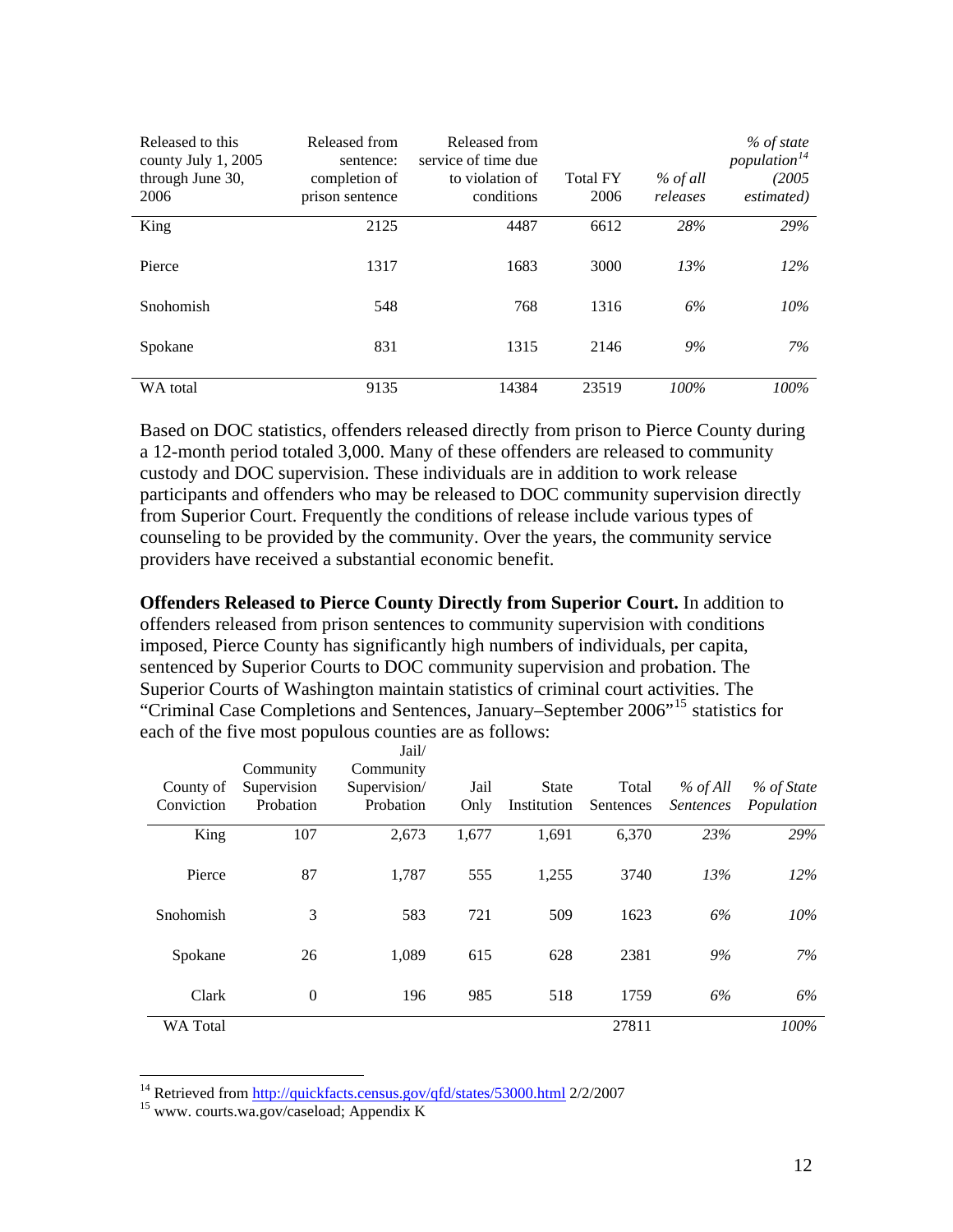Sentences imposed in Pierce County Superior Courts for jail, community supervision, and probation are likely carried out in Pierce County. Individuals serving these sentences are *in addition* to those individuals released from prison after serving prison sentences or release after violation of conditions of supervision or participating in a work release program in Pierce County. The sentences of these offenders frequently include counseling of one type or another.

In February 2005, DOC supervised 6,989 high-risk offenders in Pierce County—5,527 (65 percent) came from the Pierce County jail and 1,462 (35 percent) from prison.<sup>[16](#page-12-0)</sup> High-risk offenders require more social and mental health services.

Pierce County district courts, juvenile courts, and municipal courts are full of young offenders. These offenders are often released into the community with supervision and probation and various types of counseling. Details are provided in Appendix L.

**Social Services in Pierce County: "The Compassionate Community."** Over the years, many individuals and private nonprofit and faith-based organizations have benefited from direct payments for social services required by offenders. In addition, federal, state, and local grants are available to providers for establishing facilities to provide these social services. An infrastructure of social services related to DOC-supervised offenders has evolved in Pierce County. Supervised offenders frequently receive funds from DOC and Department of Social and Health Services (hereinafter DSHS), as well as Social Security Administration SSI benefits.

A recurrent theme in the interview process revealed a direct link between drug usage and criminal behavior. As a consequence, there is a large demand for chemical dependency treatment services as a component of DOC supervision. Providers in Pierce County have filled that demand.

Pierce County has 65 Certified Chemical Dependency Services providers compared with 159 in King County, 41 for Snohomish County, and 43 for Spokane County. These services include DOC-funded, other governmental services, Indian tribes, and privately provided services. Most of Pierce County listings are private providers. The Directory also publishes an "Access to Recovery Directory" that lists public and private recovery and support specialists. Pierce County has eight recovery and support specialists (two are county agencies), compared with seven in King County, three in Snohomish County (all three are Snohomish County listings, none private), and five in Spokane County.<sup>[17](#page-12-1)</sup>

In addition to drug and alcohol counseling, many offenders require services such as anger management counseling, mental health counseling, treatment required for sex offenders, family counseling, and counseling related to domestic violence. Pierce County provides

<sup>&</sup>lt;sup>16</sup> Pierce County Sheriff's office, presentation when interviewed; see also Appendix T.

<span id="page-12-1"></span><span id="page-12-0"></span><sup>&</sup>lt;sup>17</sup> These listings are published in the Directory of Certified Chemical Services in Washington State. Included in the directory is the "Access to Recovery Directory" that lists the specialists referred to above. The directory is published by the State of Washington and at www1.dshs.wa.gov/DASA.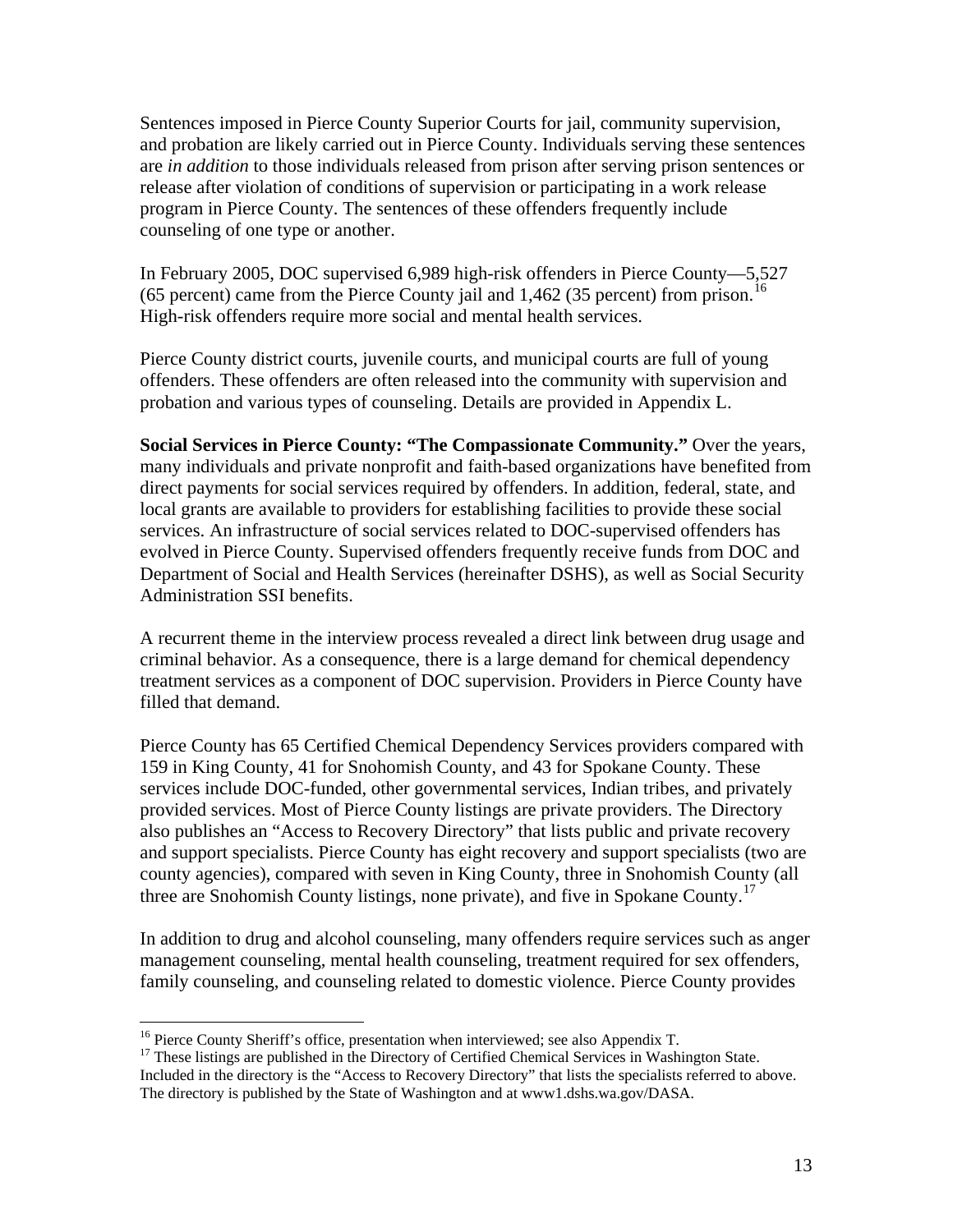private mental health counseling, including nonprofit organizations operating such institutions as Greater Lakes Mental Health services in Lakewood, Metropolitan Development Council, and faith-based organizations. DOC refers offenders to DSHS, Work Source Employment, and other governmental agencies to apply for services available to any citizen. In addition, community and faith-based help is available. Offenders are referred to local missions and food banks.

Typically inmates being discharged from facilities in Pierce County (Western State Hospital, McNeil Island, and Purdy) are released into Pierce County and many choose to remain in Pierce County.

An individual's choice may be influenced by the following facts. Offenders' families often relocate in the county to be near the inmate. For many, there is little incentive to leave Pierce County. Cost of living is lower in Pierce County than in some other counties. Participation in treatment programs, mental health, or social services is often imposed as a condition of release and such services are readily available in Pierce County. In addition, constitutional issues of association and travel prohibit designation by DOC of a resident county for a released inmate. Offenders from other prisons in the state may also choose Pierce County for release if approved by DOC.

DOC makes no deliberate effort to relocate felons to other counties. Offenders choose their county of residence, provided they have a viable address. Individuals who complete their prison sentences while in work release in Pierce County often remain in this county, even when the offender's county of origin or county of conviction is not Pierce County.

According to DOC policy, the offender and the Risk Management Teams at the institution together prepare the offender for release from prison six months before the estimated release date of the offender. Risk Management Teams at the institution begin discussions with the offender answering questions as follows:

- 1. Upon release, what will be different from the offender's prior time in the community?
- 2. What impact will prior offenses and conditions have on the offender's release into the community and subsequent supervision?
- 3. Does the offender have a release address?
- 4. Will the offender be associating with the same friends?
- 5. Does the offender have employment?
- 6. What resources does the offender believe are needed to be successful?
- 7. Will transition funds be needed to ensure community protection?
- 8. Are additional treatment programs, mental health, or medical considerations to be prepared before release?
- 9. Does the offender's plan sound reasonable?
- 10. Does the plan place prior victims at risk?
- 11. How many elements can be verified and how shall they be verified?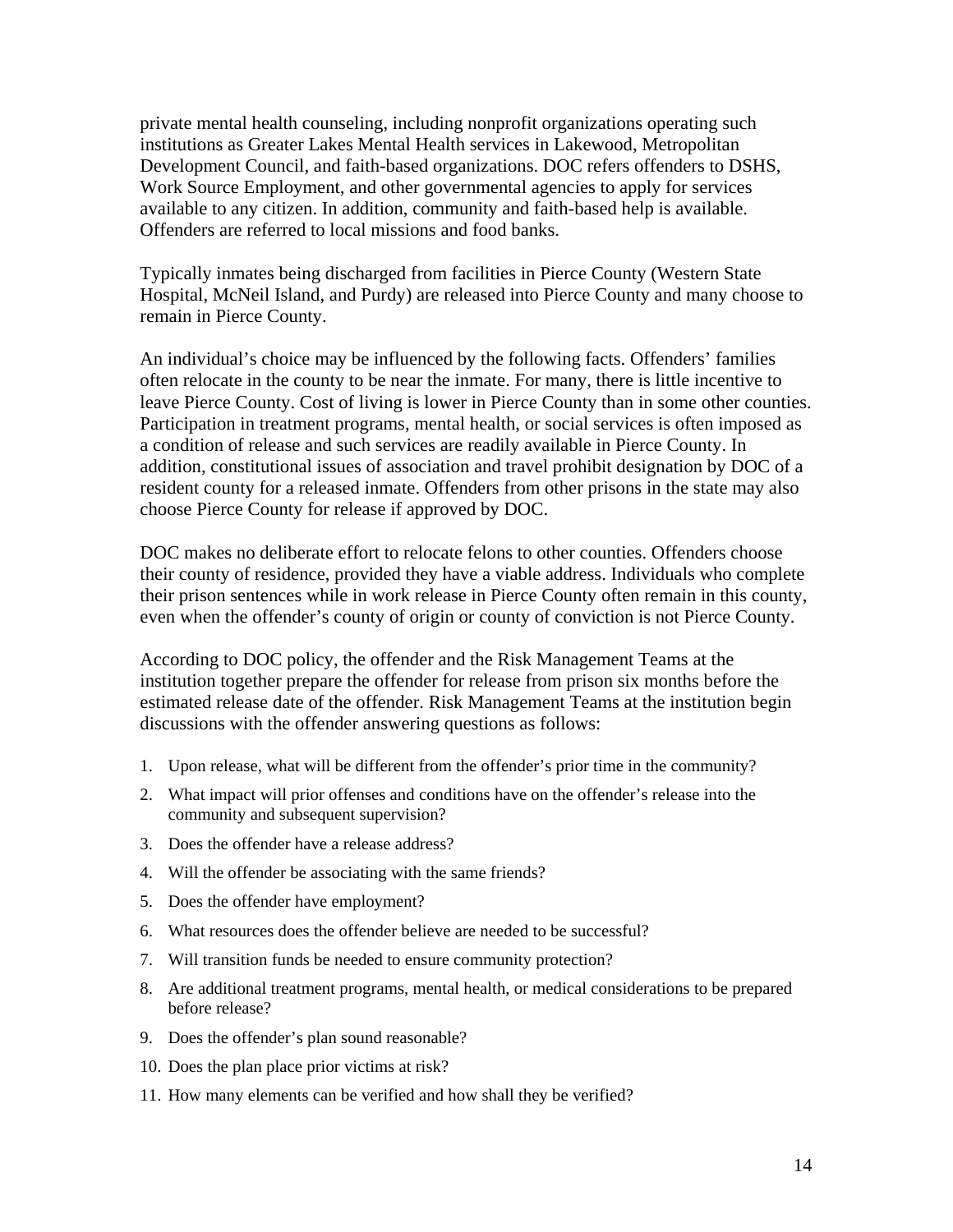12. Will the plan create a need to reassess the offender's risk classification due to community risk, imminent risk, or other issues? $18$ 

During the pre-release discussions, the offender chooses his or her residency upon release as set forth in the Offender Accountability Plan, which is subject to approval by DOC. For reasons stated earlier, it is a rare case in which DOC can veto an offender's decision to locate in Pierce County.

**Transition Funds.** When DOC releases an individual into the community, that individual may receive "transition funds," for a period of 90 days, if requested by the community corrections officers or risk management specialists in charge of the released individual.<sup>[19](#page-14-1)</sup> The criteria for dispensing these funds are (1) the parolee must be released to community supervision, (2) high risk/high needs designation, and (3) lack of available resources both personal and community.

These transition funds may include the following items:

- Pharmacy prescription drugs/medications
- Employment assistance clothing, ID, license, tools
- Work crew project positions
- Transportation bus passes/tickets, used bicycle
- Goodwill clothing, dishes, household items, used bicycle
- Housing rent, mental health treatment (temporary, community-based)
- Prepaid cards/vouchers Safeway, Kmart, Value Village
- Treatment evaluations stress/anger management, domestic violence, sex offense, chemical dependency
- EHM/GPS/on-call notification services (electronic home monitoring/global positioning system)
- Special needs wheelchair, crutches, wheelchair ramp
- **GED** education
- Polygraphs
- Offender programming special needs, Food Sense (WSU Extension), life skills, Master Gardener (WSU Extension)
- Any crime-related/risk treatment (tied to imposed conditions)
- Day care

 $\overline{a}$ 

• Offender supply closet – underwear, socks, toiletries, soap, alarm clocks, food, juice

<sup>&</sup>lt;sup>18</sup> DOC document "Offender Transition Services," [www.wa.gov.](http://www.wa.gov/) Appendix M

<span id="page-14-1"></span><span id="page-14-0"></span><sup>&</sup>lt;sup>19</sup> DOC-prepared document. See Appendix N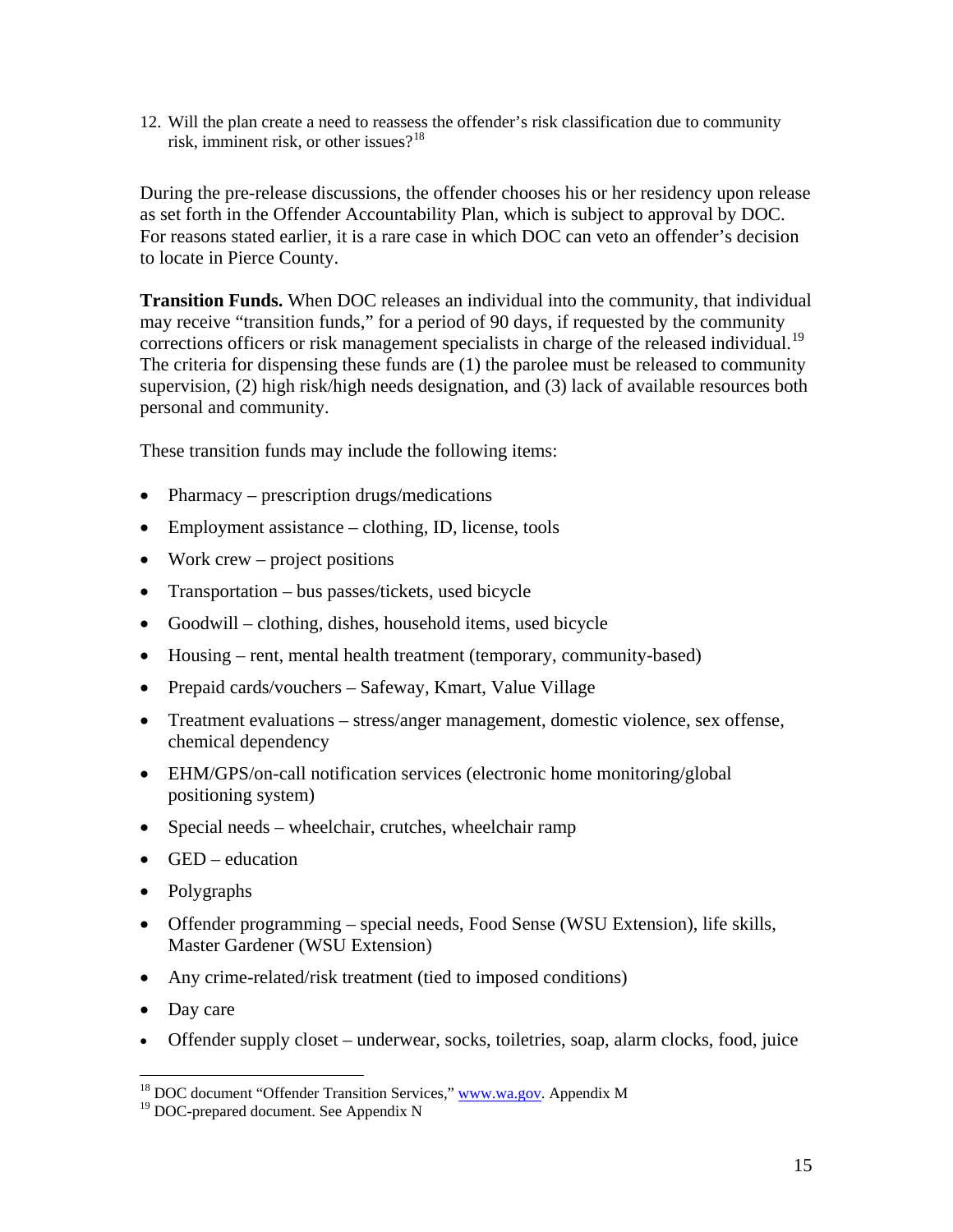A variety of local, private vendors and providers obviously benefit directly from DOC's distribution of these "transition funds."

#### **A Look at the Future**

Statisticians expect the numbers of offenders will increase. Current long-term forecasts indicate that Washington will need two new prisons by 2020 and possibly another one by 2030. A typical new prison costs about \$250 million to build and \$45 million per year to operate.<sup>[20](#page-15-0)</sup> There is no short-term solution to reducing offenders in Washington communities, and particularly in Pierce County.

In light of the above costs, Washington's legislature directed the Washington State Institute for Public Policy (hereafter WSIPP) to investigate whether there are "evidence based" options that can:

- Reduce the future need for prison beds.
- Save money for state and local taxpayers.
- Contribute to lower crime rates.

 $\overline{a}$ 

In the study, the WSIPP conducted a systematic review of 571 rigorous comparisongroup evaluations of adult corrections, juvenile corrections, and prevention programs, most of them conducted in the United States.

About work release programs, the study found it could not conclude if they do or do not reduce crime outcomes, based on too few recent evaluations. Past evaluations of Washington State work release programs have not been promising. The 1996 study referred to above found Washington's work release programs do not reduce crime. Lachman's report likewise finds no reduction of recidivism as a result of participation in work release. The survey performed by the Pierce County Prosecuting Attorney finds no evidence that the state's work release programs reduce crime.

The WSIPP study notes that intensive-supervision treatment-oriented programs have a greater success rate than other programs in reducing recidivism and crime. The Pierce County Sheriff's office in concert with DOC, Pierce County Chamber of Commerce, Safe Streets, and WorkSource devised a program entitled Transition Options Partnership that provided for closer supervision with more accountability for results. This program has not been used since the summer of 2004; at that time, four offenders had participated. A smaller version has begun at Rap House and Lincoln Park, according to DOC. At the state level, a task force study led by Pierce County state Sens. Mike Carrell and Debbie Regala outlines greater supervision for future work release programs, greater

<span id="page-15-0"></span><sup>20</sup> WSIPP study, *Evidence-Based Public Policy Options to Reduce Future Construction, Criminal Justice Costs and Crime Rates.* The study is found at www.wsipp.wa.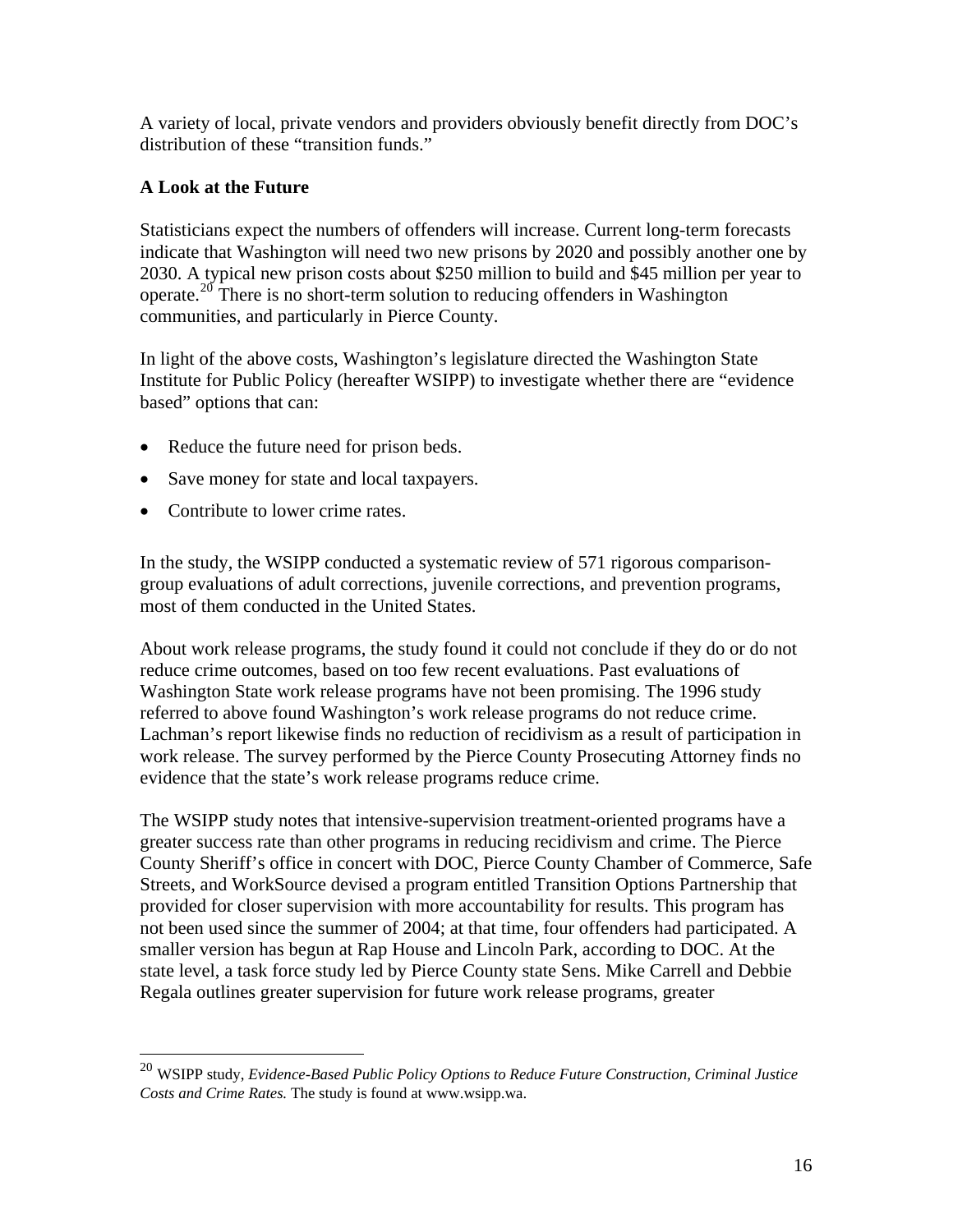accountability, and dispersion of work release programs throughout Washington counties. $21$ 

The WSIPP study lists those programs that, based on the institute's research, most successfully prevent crime. The programs are found under the listing "Prevention Programs (crime-reduction effects)" and include the following programs as having significant effects on the reduction of crime:

- Nurse Family Partnership-Mothers
- Nurse Family Partnership-Children
- Seattle Social Development Program
- Pre-K education for low-income 3- and 4-year-olds
- High school graduation

See Appendix O (Exhibit 4 of the WSIPP report).

These programs underscore the real issues at stake—the early childhood development and education of our youth and whether we as citizens of the State of Washington will continue to build prisons or invest heavily in the future of our children. There will be no relief from the thousands of offenders among us in the future if we do not acknowledge the importance of educating our children. The key to long-term reduction of crime is education and early childhood development for our children.

Based on the preceding facts, the committee makes the following findings, recommendations, and conclusions:

#### **Findings**

- 1. The Department of Corrections did not "strong arm" its way into Pierce County; influential civic and elected leaders opened the door and invited them in. What began as a "win win" solution to the problem of cost containment for DOC and economic benefit for Pierce County has resulted in an inordinate number of convicted offenders being introduced to Pierce County, with many remaining in Pierce County long after their prison sentences have run out. Convicted felons have a much higher statistical likelihood of committing future criminal acts, hence (and not surprisingly) we find that Pierce County has higher crime statistics than other counties in the state.
- 2. Pierce County has more than its "fair share" of work release inmates, compared with most other counties in the state. In addition, Pierce County has a disproportionate number of felons who choose to remain in the county following their release from incarceration. There are at least four major reasons for these facts: (1) a significant social services infrastructure in Pierce County, (2) economic opportunity related to

<span id="page-16-0"></span><sup>&</sup>lt;sup>21</sup> Transitional Program and State/County Coordination Subcommittee Recommendations to the Joint Task Force on Offenders Programs, Sentencing and Supervision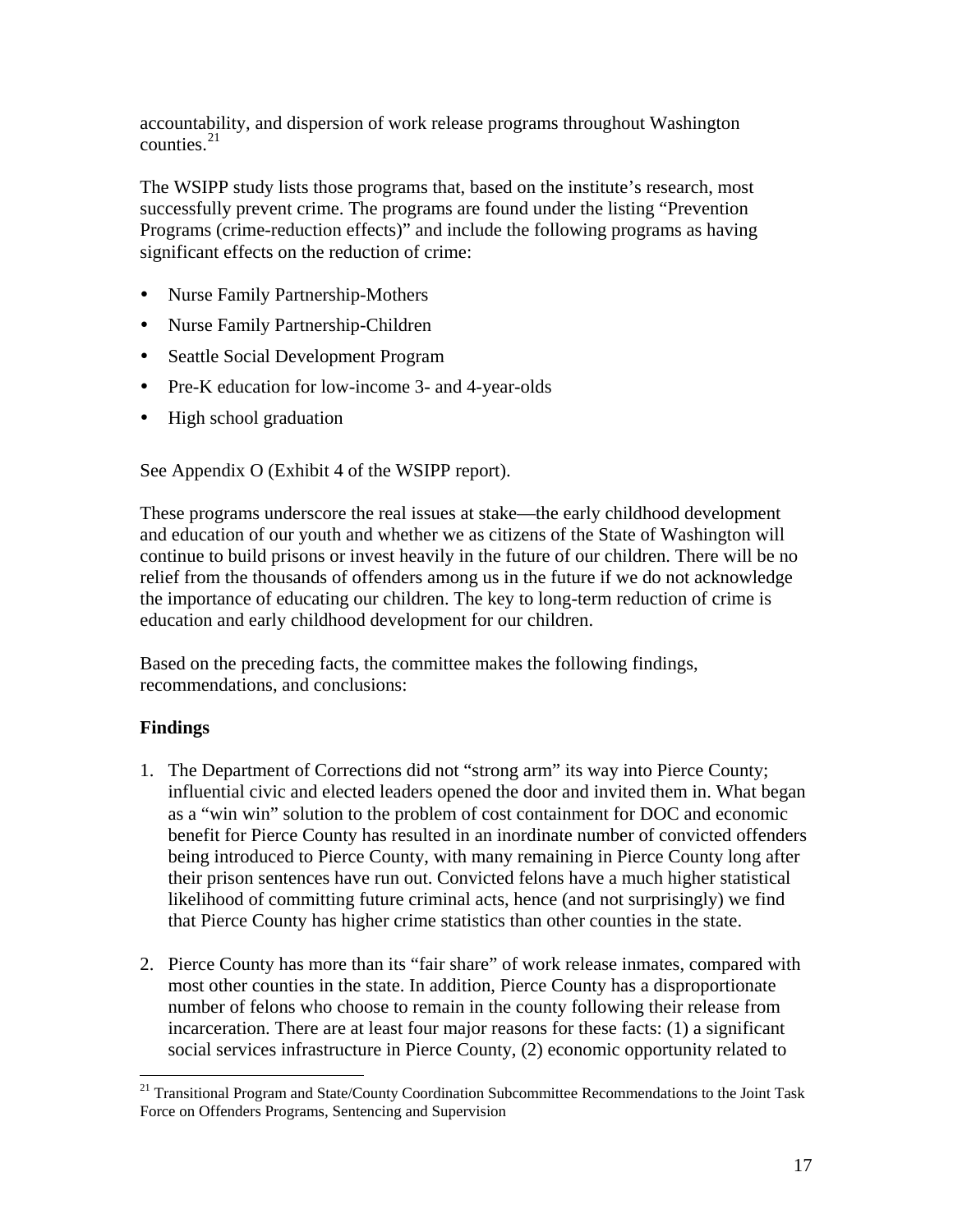work release sponsorship, (3) desire for DOC cost savings, (4) relocation of family and friends of the incarcerated to Pierce County to support the offender, all of whom then continue to make Pierce County their home after release.

- 3. Work release became fashionable in the 1970s as an enlightened approach to corrections. The predominant idea behind work release is that if persons convicted of crimes are given the resources to succeed after prison (i.e., a job, connection with a community, counseling, treatment, and support), future criminal behavior will significantly decrease. In response to the economic stagnation in the 1970s, civic and elected leaders in Pierce County were eager to find ways of stimulating the local economy. Establishment of work release facilities in Pierce County was viewed as a viable economic benefit to the community. Additionally, from the 1960s through the present, our nation has experienced increased public spending on social welfare programs, including programs for treatment, counseling, and rehabilitation of incarcerated persons. Private individuals, nonprofit corporations, and faith-based institutions took advantage of the economic opportunity and directly benefit from the establishment of social services and programs.
- 4. Federal money was available in the 1970s to support creation of work release facilities. In addition, state and federal funds were available to various treatment centers to address the many counseling and treatment needs of economically disadvantaged persons, including those released from correctional facilities. In the 1970s and 1980s, the State of Washington established prisons at Purdy and McNeil Island, both located in Pierce County.
- 5. The above factors, in addition to cost of living considerations and availability of affordable housing, made Pierce County an attractive location for work release facilities in the 1970s. Public and private social support networks, social services, treatment, and counseling services soon followed the placement of work release facilities in Pierce County. These services began what was later to become a significant social services network in Pierce County. It is not coincidental that Pierce County became an increasingly attractive destination for work release and paroled offenders. After all, the cost of living was reasonable, there was good availability and access to needed social services and treatment facilities, and there was a large population base that offered employment opportunities for those who wanted to work.
- 6. Work release programs probably succeed in reducing costs to DOC but pass currently unaccounted-for secondary costs on to communities who must contend with the continuing criminal acts of many work release participants. Pierce County taxpayers are picking up the tab for an unfair share of these secondary costs. These costs include higher caseloads for police departments, courts, offices of the Prosecuting Attorney and Assigned Counsel, costs of re-incarceration in jail or prisons, losses and costs to victims, harm to communities, and increased hospital emergency department admissions.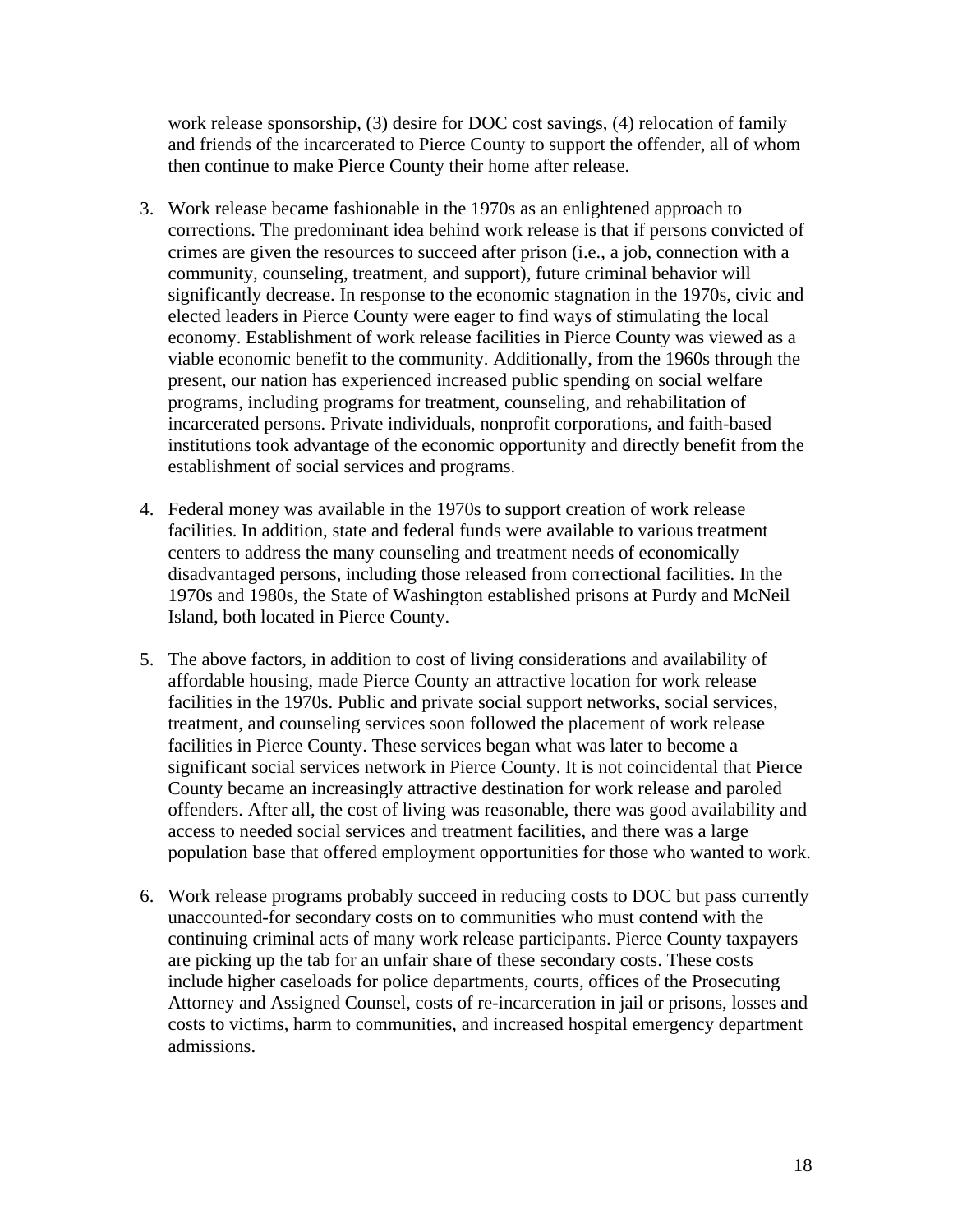- 7. Until DOC and advocates of work release programs provide convincing evidence that the benefits of work release outweigh the burdens imposed in the form of the secondary costs to the community, we believe that the concept of work release requires fundamental reevaluation.
- 8. Relations between DOC and local elected officials within Pierce County have deteriorated significantly since the 1970s, in large part due to over-subscription by offenders for release in Pierce County. More recent resistance by local elected officials and the City of Lakewood's efforts regarding relocation of Progress House in Lakewood are examples of the change in relations from prior decades. Some citizens complain that DOC was less than forthright in its attempt to relocate Progress House at Western State Hospital because the decision was initially made without public input. Other elected officials complain that DOC refuses to provide adequate information on the release of offenders, incidents of recidivism for work release participants, and acceptance criteria for work release participants. Complaints are made that DOC stonewalls requests for public information. Another complaint is that although Corrections Secretary Harold Clarke admits that Pierce County has more than its share of offenders, he continues to consider Western State Hospital a viable option for location of Progress House. DOC complains that Pierce County officials are not willing to sit down together to resolve the issues, preferring to use the media to voice their opposition to DOC programs.
- 9. The investigative reporting by The News Tribune provides a comprehensive study of the offenders released in Pierce County. The findings in these articles should cause our county citizens to insist on fairer distribution of the offender burden throughout the state.
- 10. The report of the Washington State Institute for Public Policy reaffirms that early childhood development and education of our children and teenagers are essential to achieving the goals of reducing criminal behavior in the first instance and reducing recidivism. Consistent with the formation of long-term strategies for the reduction of criminal behavior and recidivism, we are encouraged that our legislature is exploring alternatives, as evidenced by the WSIPP report and the work of Pierce County legislators referred to earlier. Additionally, the governor's task forces on education— Washington Learns (elementary and secondary education issues) and Making the Grade (Washington higher education and the global challenge)—are critical steps toward a long-term solution to rampant criminal behavior and recidivism.

#### **Recommendations**

- 1. Reduce the number of work release offenders in Pierce County by encouraging state and local officials to continue working for a more equitable "fair share" distribution of work release participants and supervised offenders.
- 2. Support efforts such as those offered during the last legislative session by state senators requiring written justification when a risk assessment is reduced (SB 5429).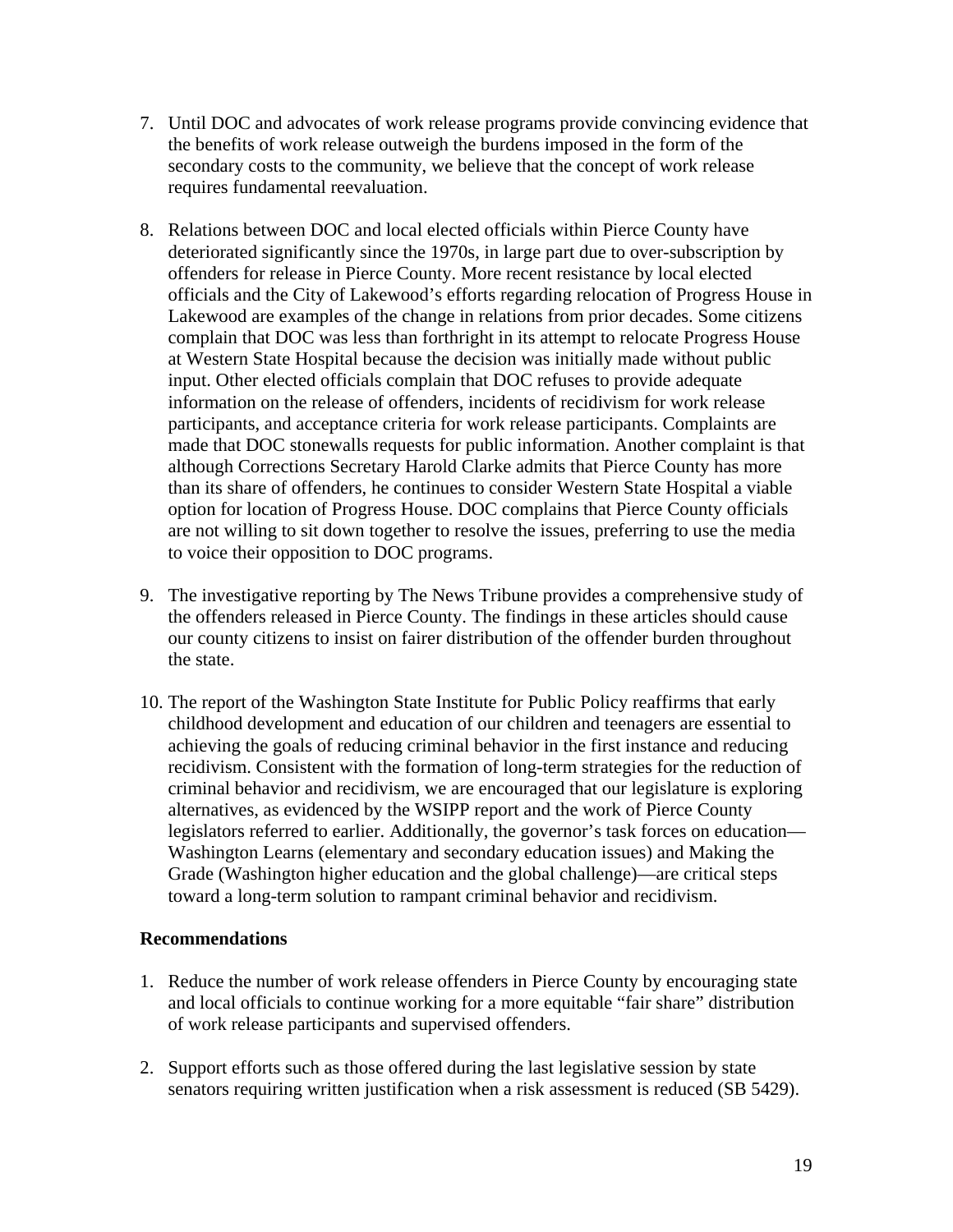Among the sponsors were Pierce County state Sens. Carrell, Rasmussen, and Franklin.

- 3. Reduce the number of work release beds in Pierce County, including relocation of Progress House out of Pierce County. For example, during the last legislative session, a bill to restrict correctional facilities on the grounds of a state hospital (HB 1614) was sponsored by Reps. Green, Talcott, Conway, and Darneille.
- 4. Limit the number of times a re-offender can participate in work release programs.
- 5. City and county officials should closely monitor private applications for work release and offender housing within the county. One example is the City of Tacoma's moratorium on group homes and its efforts to pass zoning laws to address the problem of large numbers of offenders concentrated in an area of the city, such as the Hilltop. Another example is the Lakewood ordinance subjecting DOC facilities to zoning restrictions.
- 6. Evaluate the true costs of community-housing work release programs vs. the benefits of the programs, and reevaluate the concept of work release—is it worth keeping?
- 7. If the system of work release is to be maintained, require all counties to provide proportionate work release capacity. The joint task force referred to earlier—entitled Joint Task Force on Offenders, Programs, Sentencing and Supervision, led by state Sens. Regala and Carrell—recommends that each community have the capacity to meet the transitional needs of offenders committed to prison from the community, thereby requiring each county to be accountable for its own offenders.

#### **Conclusions**

 $\overline{a}$ 

It has been said that "every system is perfectly designed to achieve the results it achieves."[18](#page-19-0) Thirty years ago, we embraced "opportunities" to participate in placement of offenders within our community. Our reasons were varied—sometimes economic, sometimes idealistic—but the results were the same. More offenders in our community equal more crime. Today we acknowledge that reality. Our community and DOC were equally short-sighted in assessing the long-term impact of the decisions made in the 1970s.

The problems associated with the historical overburdening of Pierce County by the DOC can be corrected only through fundamental change in the work release programs and through a "fair share" distribution throughout the state of work release participants and DOC-supervised and released offenders.

<span id="page-19-0"></span><sup>&</sup>lt;sup>18</sup> Daniel M. Berwick, M.D., Institute of Healthcare Improvement, Boston, MA (Donald M. Berwick, president and chief executive officer), "Improvement and Change: A Systems View," *British Medical Journal*, Volume 312 (7031), 9 March 1996.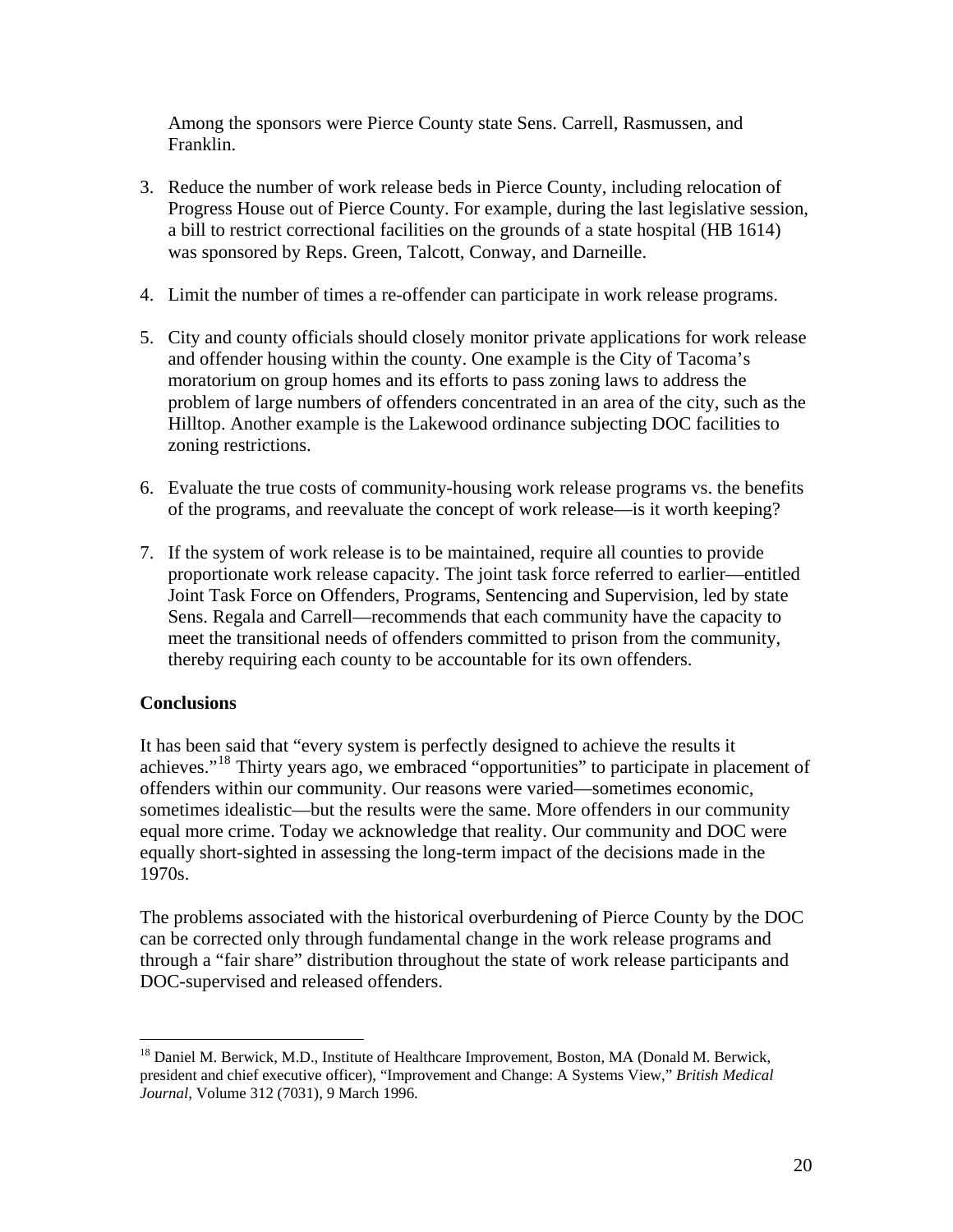### **APPENDIX A**

#### **Persons Interviewed**

| <b>Tim Farrell</b>     | Pierce County Council Member                                                                                                                                           |
|------------------------|------------------------------------------------------------------------------------------------------------------------------------------------------------------------|
| Anne Fiala             | Regional Administrator<br>Southwest Region<br>Office of Correctional Operations<br>Department of Corrections                                                           |
| Rosa Franklin          | <b>Washington State Senator</b><br>President Pro Tempore, Washington State Senate                                                                                      |
| <b>Gerald Horne</b>    | Pierce County Prosecuting Attorney                                                                                                                                     |
| Moni Hoy               | Safe Streets, Leadership Team<br>Programs Team Leader                                                                                                                  |
| John Ladenburg         | Pierce County Executive                                                                                                                                                |
| Michael Lonergan       | Tacoma City Council Member<br>Deputy Mayor of the City Council<br>Executive Director of the Christian Brotherhood Academy<br>Former Executive Director, Tacoma Mission |
| Penny Maples           | Director of Education and Training<br>Sexual Assault Center of Pierce County                                                                                           |
| <b>Bonnie Muccilli</b> | Field Administrator<br>Department of Corrections                                                                                                                       |
| Sandy Musselwhite      | Progress House<br>DOC Supervisor                                                                                                                                       |
| Paul Pastor            | Pierce County Sheriff                                                                                                                                                  |
| Lyle Quasim            | Chief of Staff for Pierce County<br>Former Director, Department of Social and Health Services,<br>State of Washington                                                  |
| Joseph Stortini        | Former Pierce County Commissioner<br>Former State Representative<br>Former Pierce County Executive                                                                     |
| William Waters         | Former Executive Director, Rose House<br>Clubhouse Model Psychiatric Rehabilitation Program                                                                            |